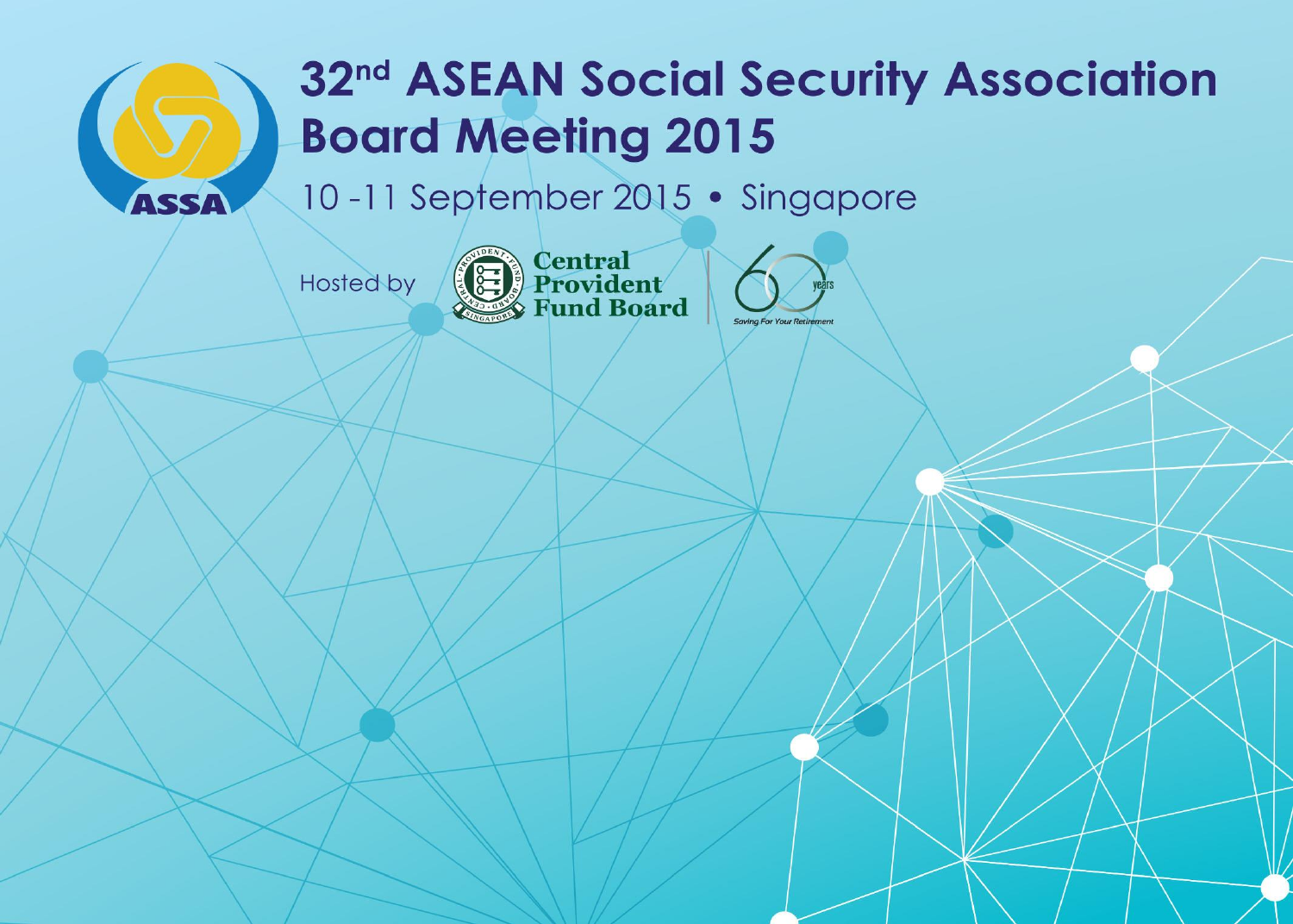# **Impact of Ageing on Economic Policies**

# **Ngee-Choon CHIA National University of Singapore ecscnc@nus.edu.sg**

**Presented at the 32nd Social Security Association (ASSA) Meeting, Singapore, 10 Sept 2015**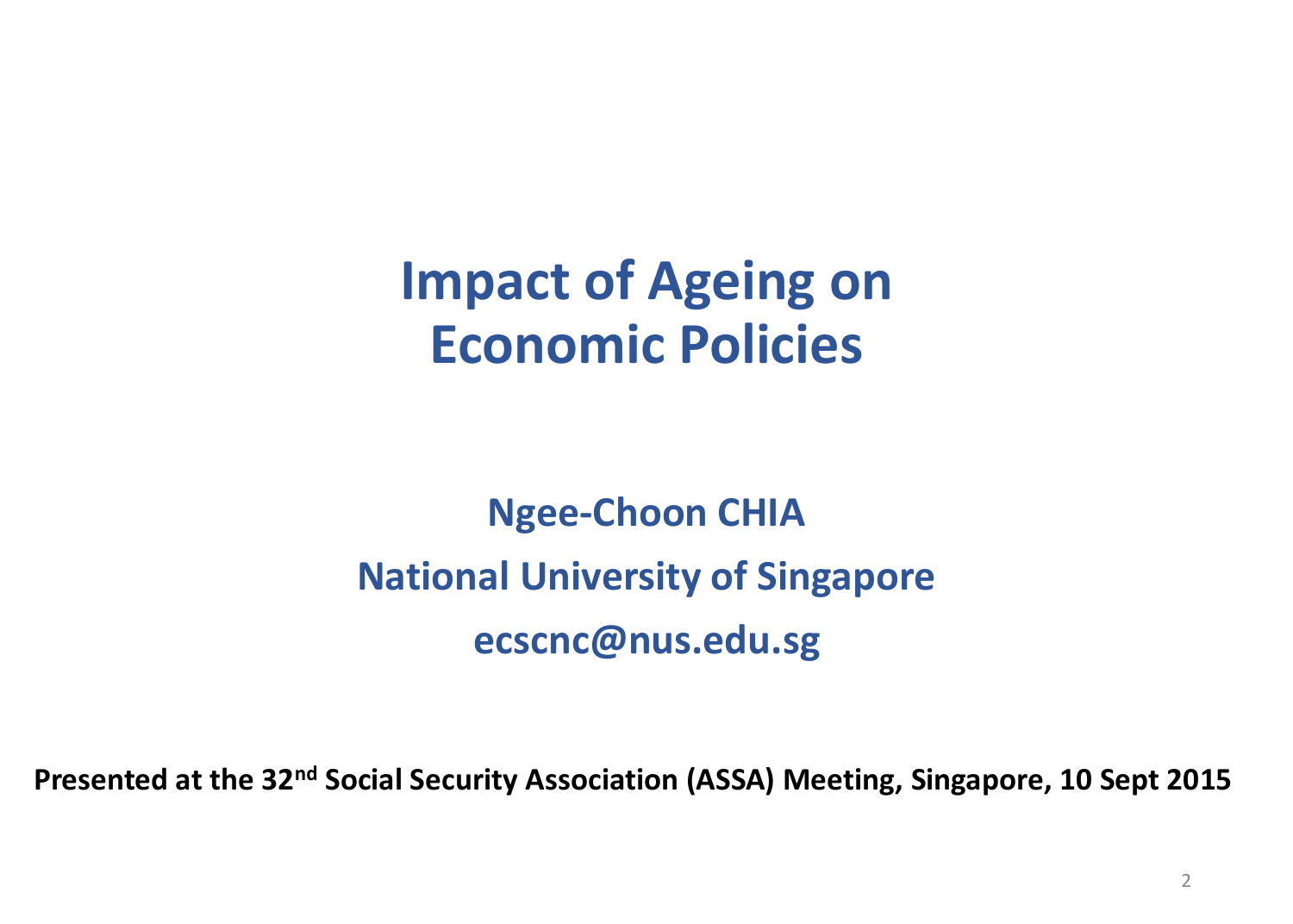## **DEMOGRAPHICS AND THE ECONOMY**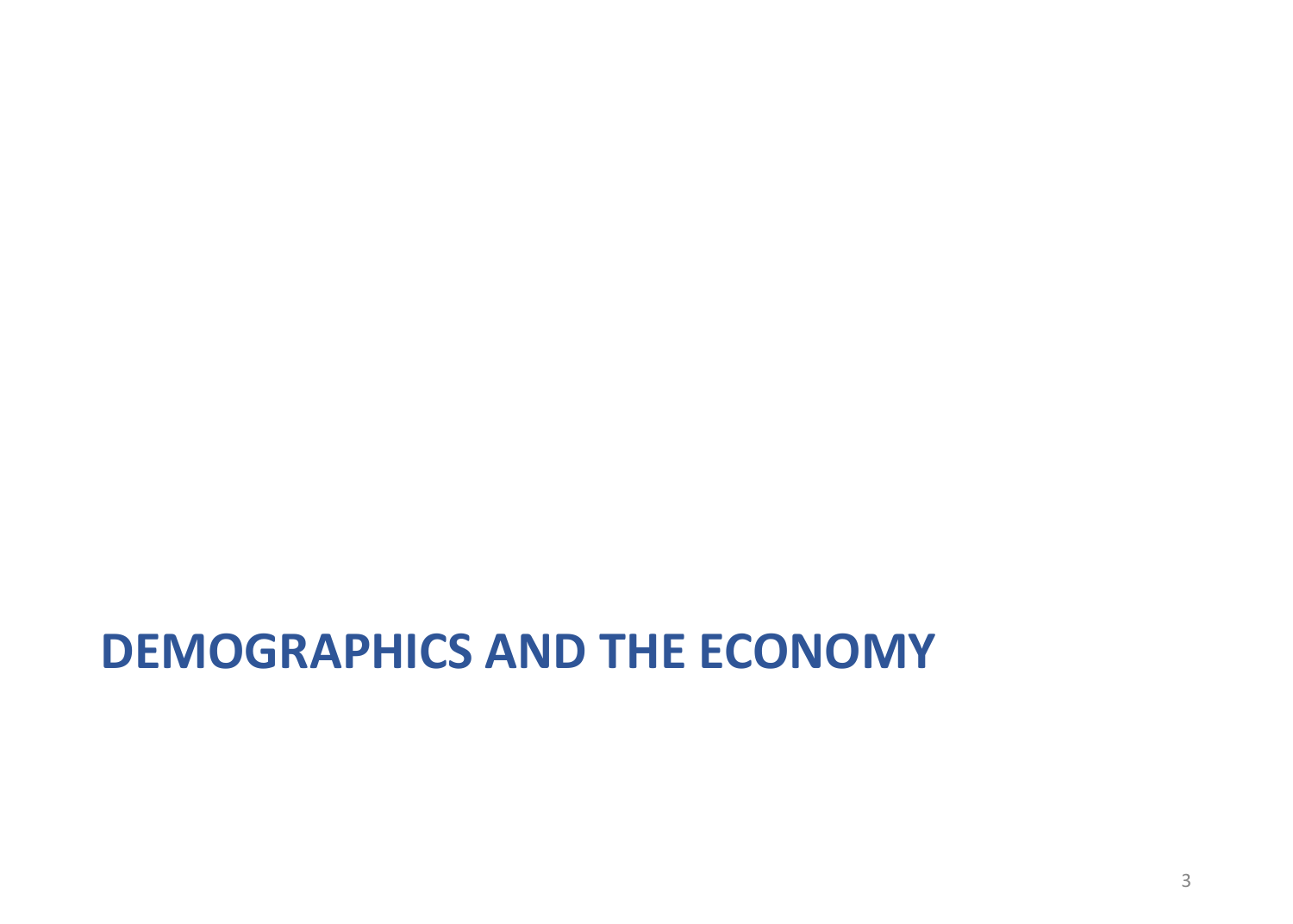## **Demographics and the Economy**

- Changes in population age structure will have profound implications for the macro economy
- It influences economic growth, generational equity, human capital, saving and investment and the sustainability of public and private transfer systems.

#### [1] **Fair and Dominguez (AER,1991) Effects of the Changing US Age Distribution on Macroeconomic Equations**

➔ significant effects of age structure in the adult population on all forms of consumption demand including housing demand and on the demand for money.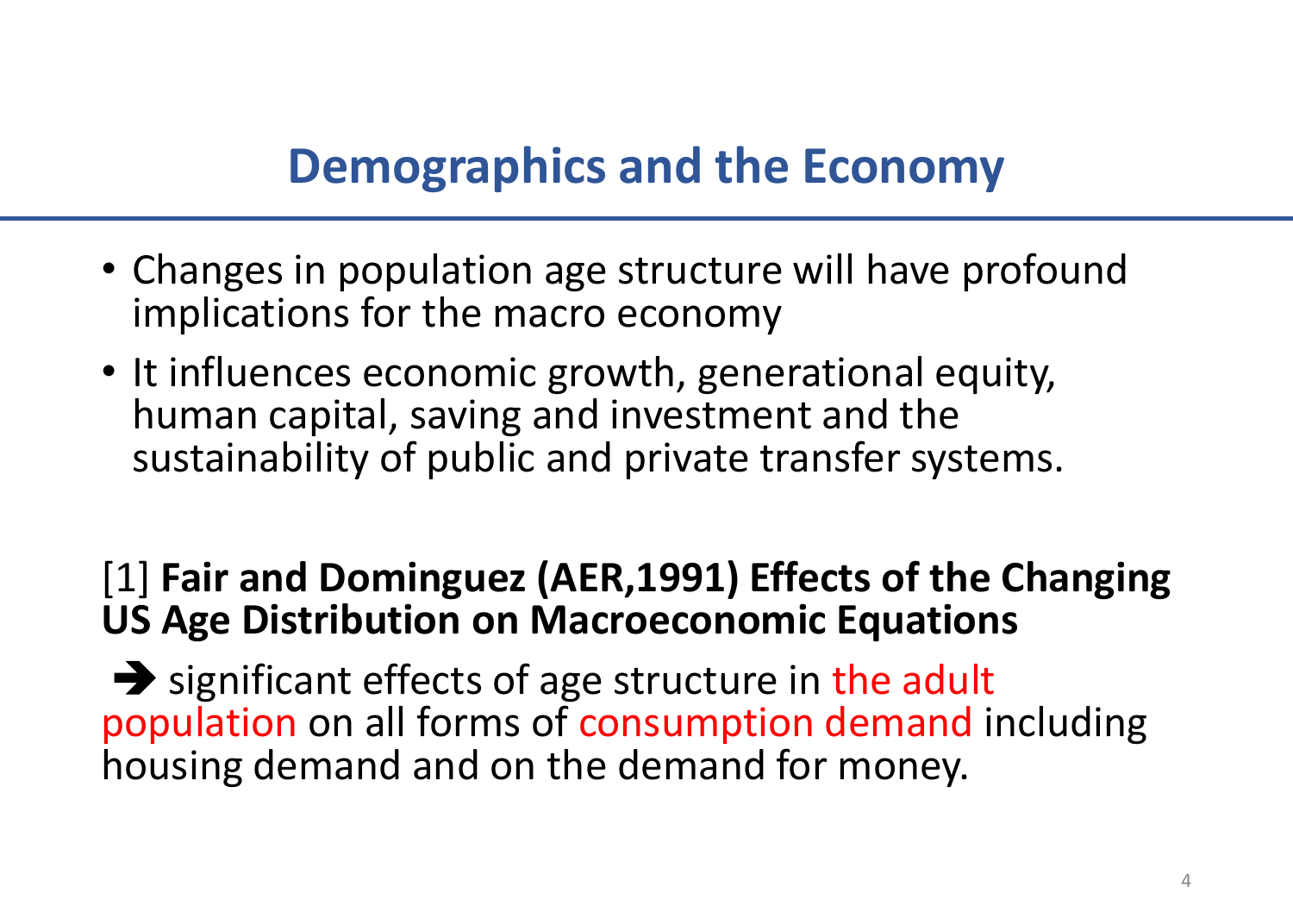## **Demographics and the Macro Economy**

**[2] Manovich (J Popn Econs 2012)** "The role of demographics in precipitating economic downturns" Significant effects of changing demographics on economic indicators

- Shifts in the share of the population aged 15 to 24 led to declines in GDP
- Eg. Japan's lost decades
- The argument hinges on the notion that a significant portion of the growth in demand in the economy comes from new household formation.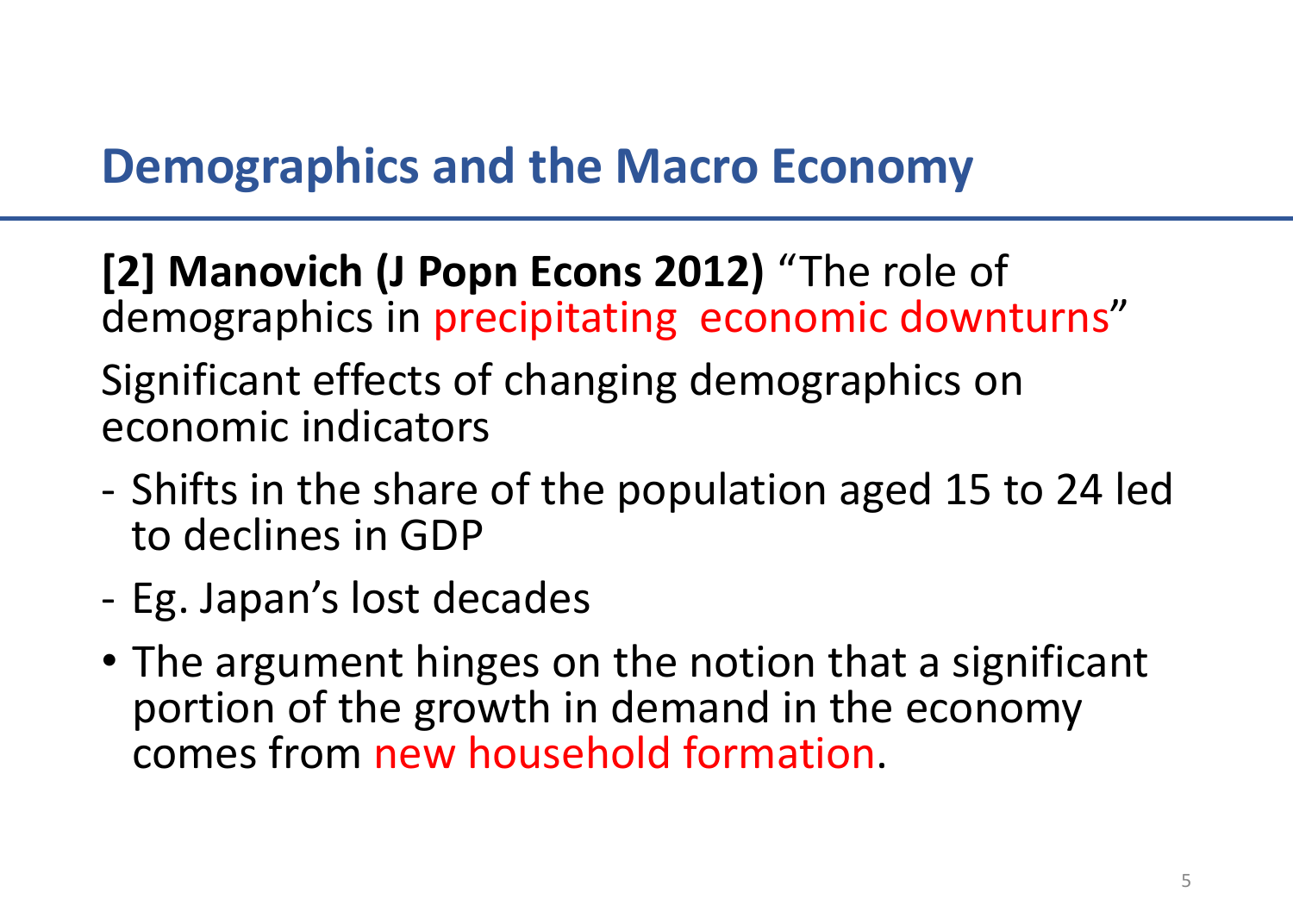#### **Demographics and the Macro Economy**

## **[3] Feyrer (2007, 2008)**

- examines the effect of demographics on productivity and output per worker for the EU

- found strong positive effect of the 30 to 49 age group

## **[4] Bloom and Finlay (2009)**

• demonstrate a strong effect of the working age (15– 64) population on economic growth, in terms of income per capita, in thirteen South and East Asian nations.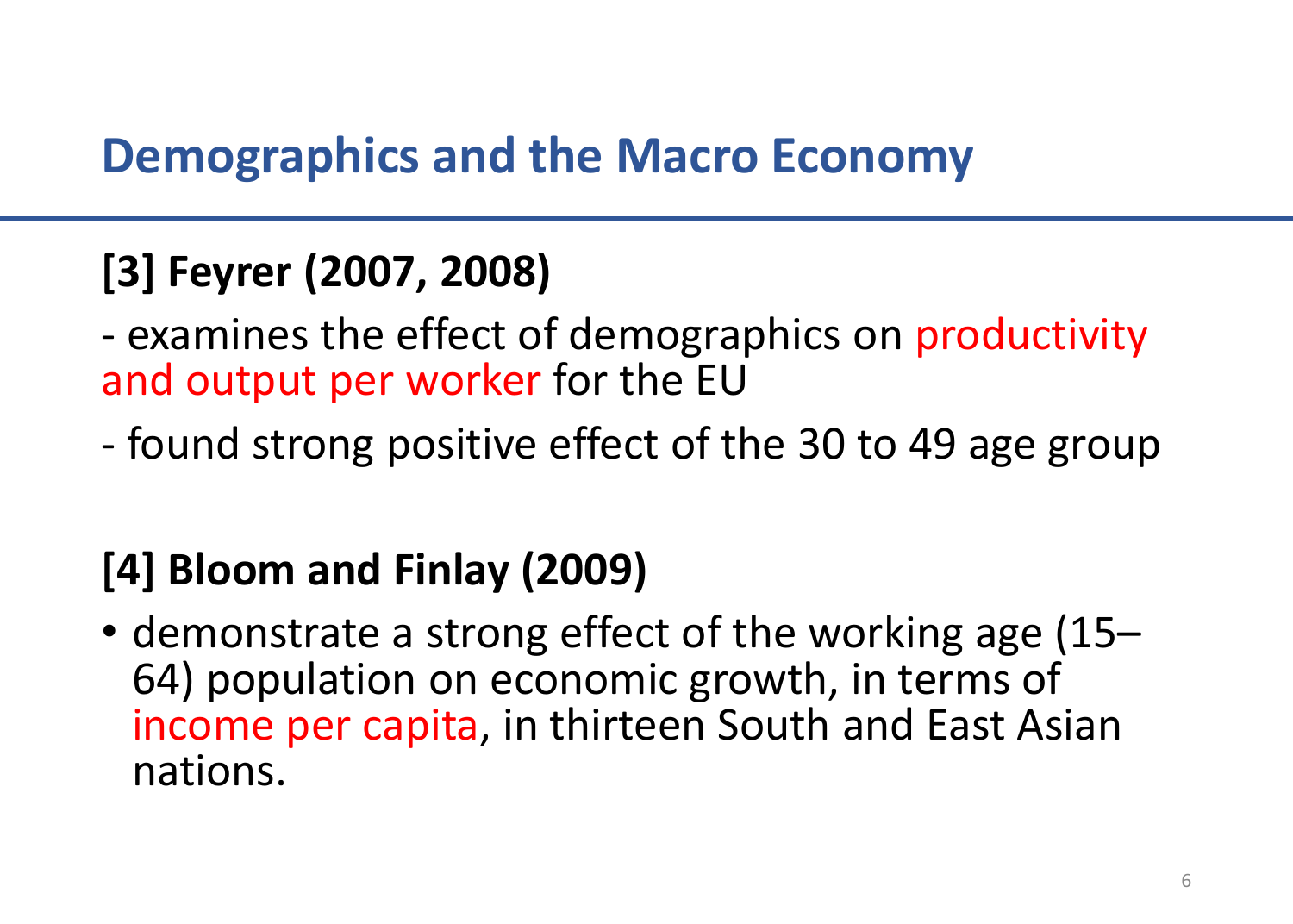#### **Demographics and Entrepreneurship**

- Liang, Wang and Lazear (2014)
- Age structure of the workforce impact economic performance through the channel of entrepreneurship.
- Entrepreneurship requires creativity and acumen
- Creativity may decline with age
- Having more older workers in society slows entrepreneurship.
- Not only are older workers less innovative, they occupy key positions and block younger workers from acquiring business skills
- Japan's "lost decades" due to "entrepreneurship vacuum" since 1990s
- A worker in a country with a younger workforce, like the US will be more entrepreneurial than a worker in a country with an older workforce like Japan.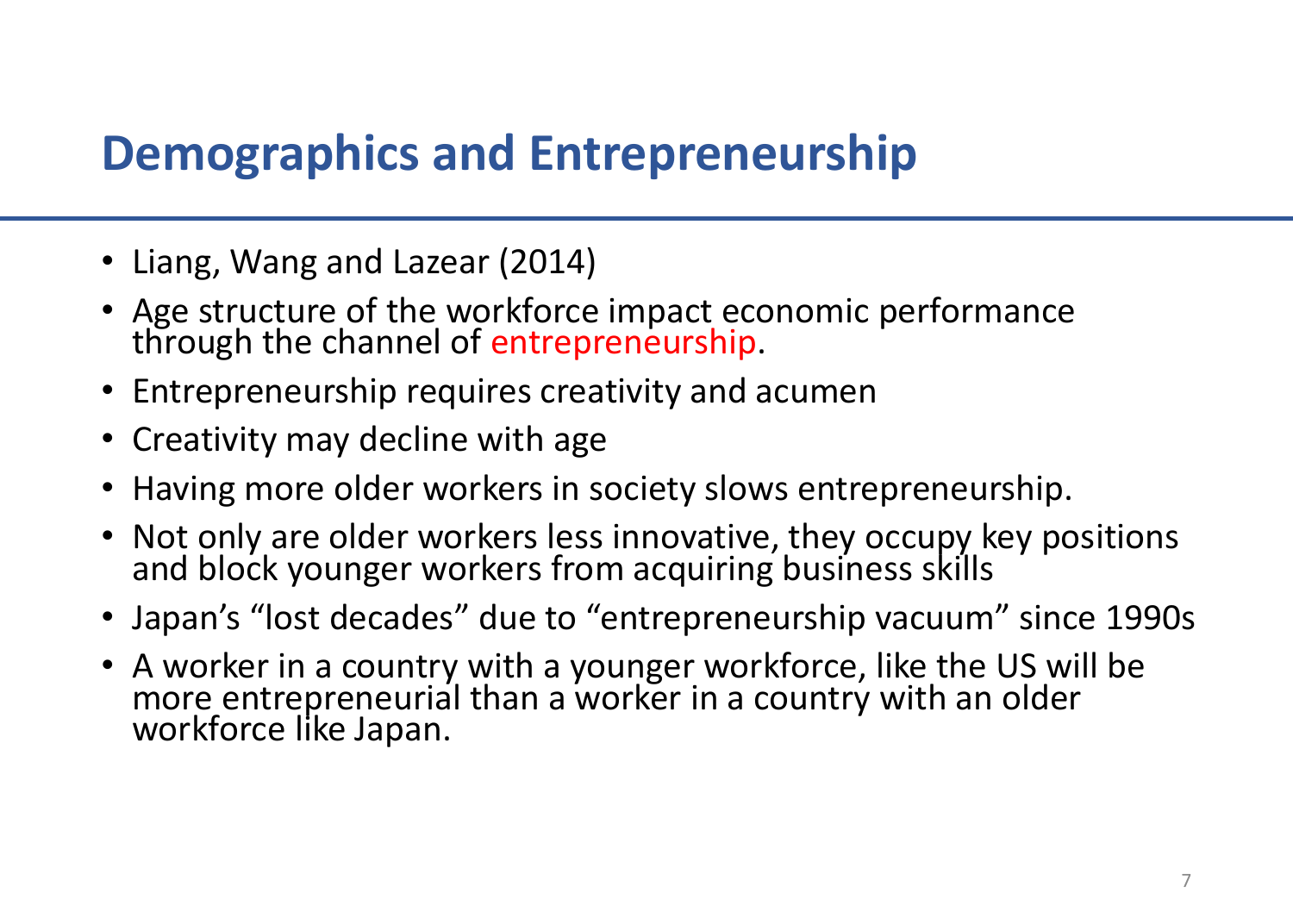# **AGEING AND ECONOMIC LIFECYCLE**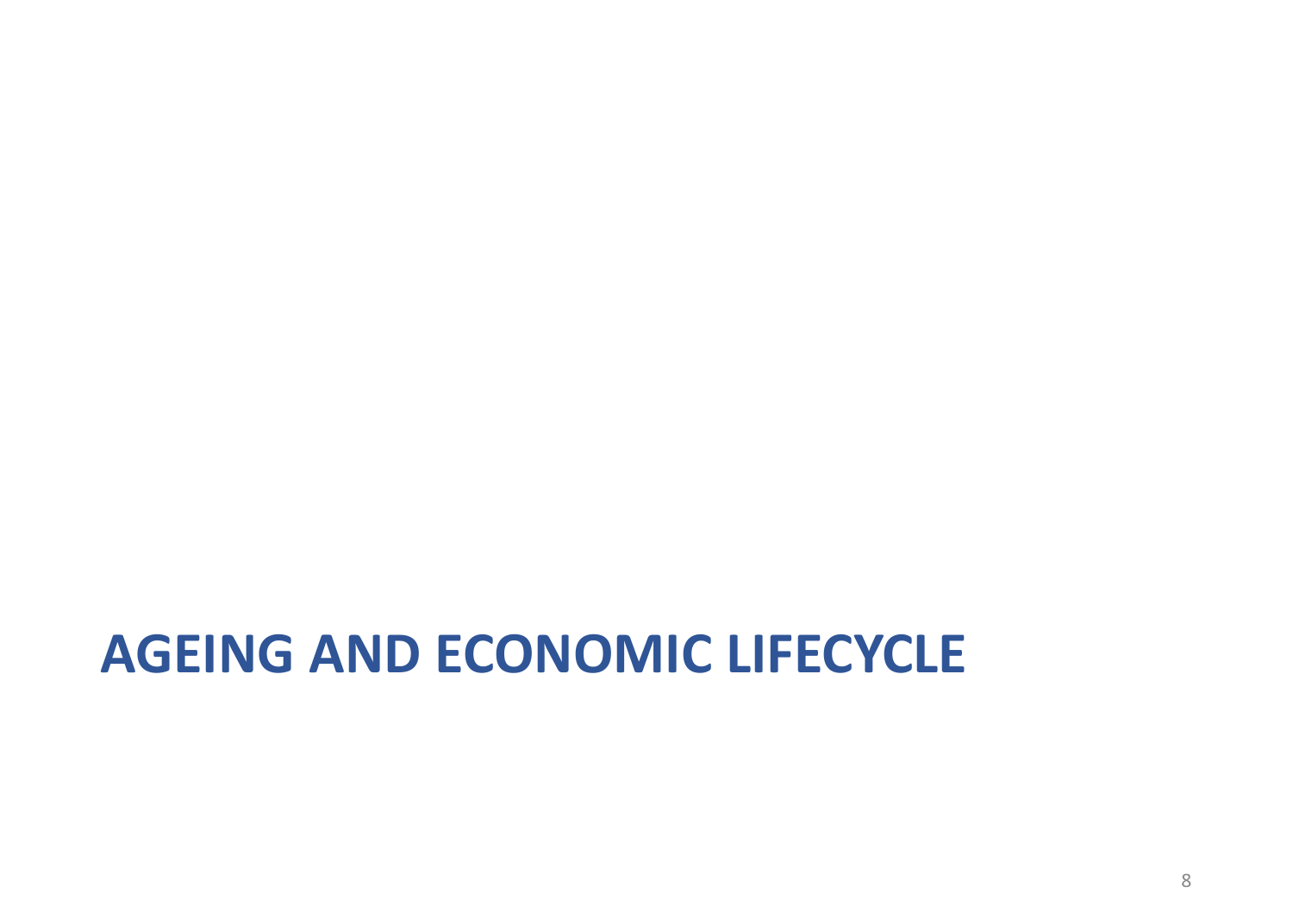#### **Share of Population aged 65 and over**



Source: United Nations (2009)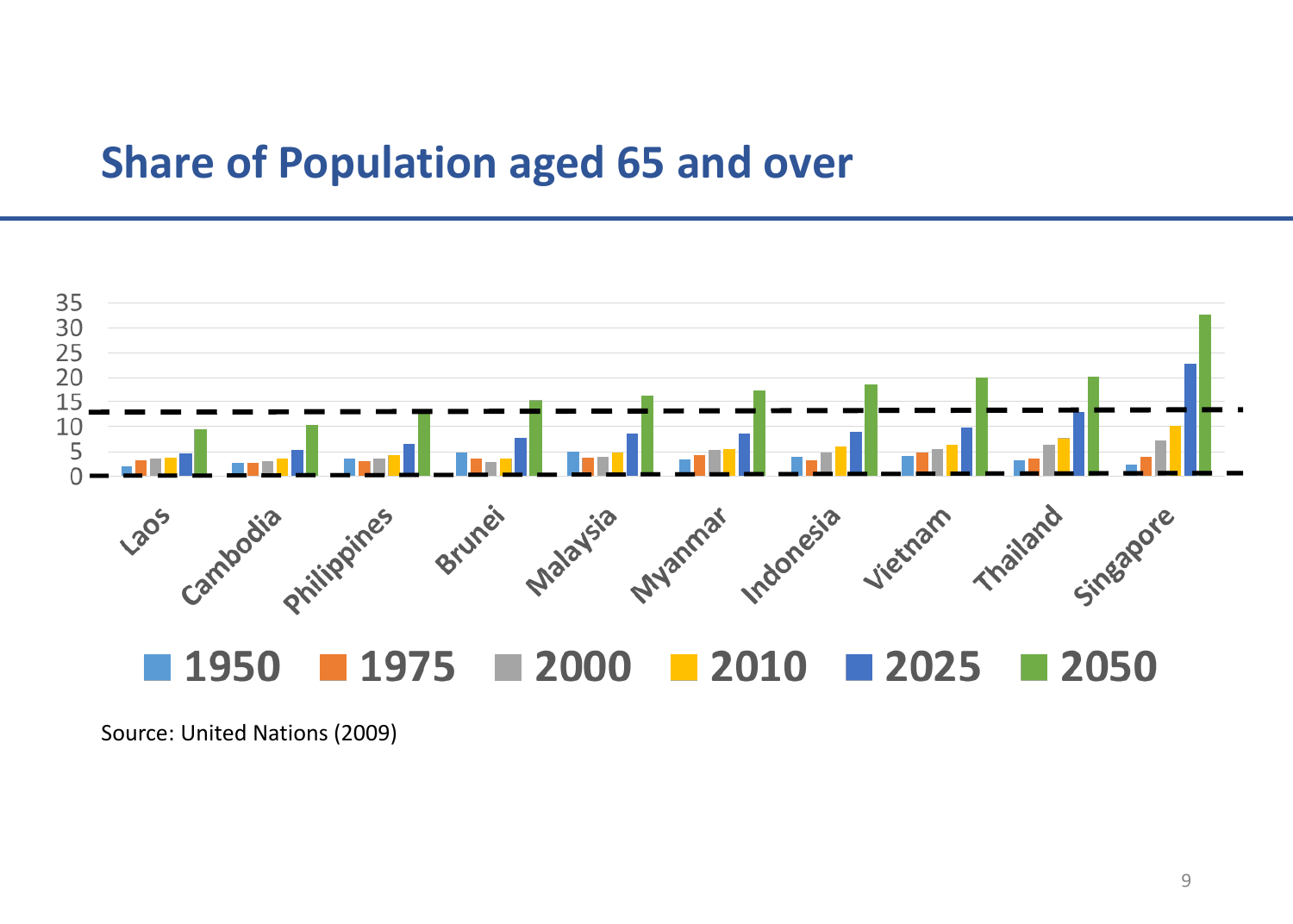#### **Share of Population aged 65 and over**

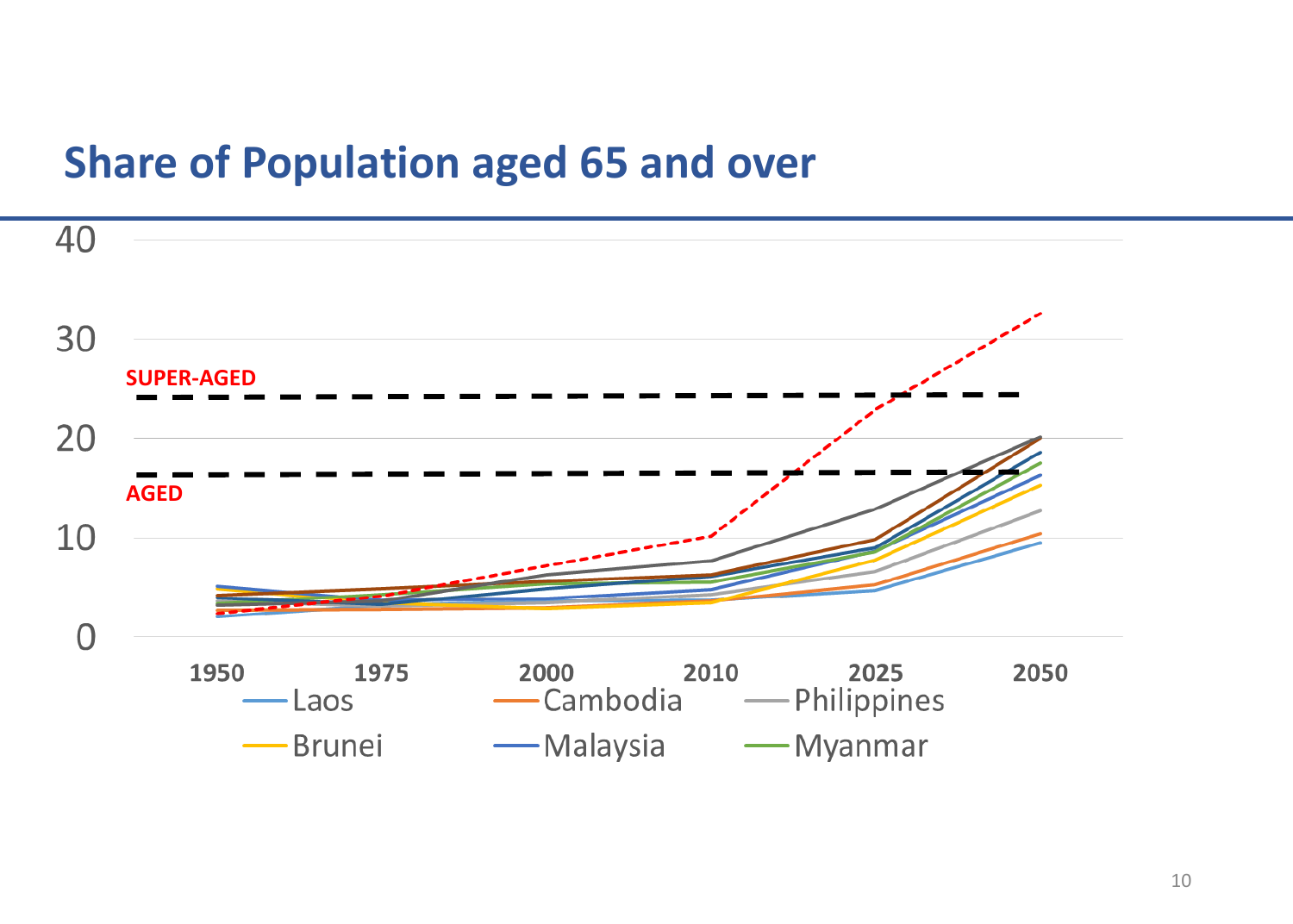## **Human Lifecycle and Economic Lifecycle**

- Human lifecycle: childhood, adulthood and "next age" or "third age"
- Economic lifecycle
- age profiles of labour income and consumption
- Periods of dependency/decumulation: at the beginning and end of life
- Period of productivity/ accumulation: working age
- With longer life expectancy, the "third age" happens at the period of dependency.
- This presents unusual challenges for families and communities in various aspects including economic support, social support, living arrangements and health care.
- Period of active engagement in the society and economy
- Social security for these elderly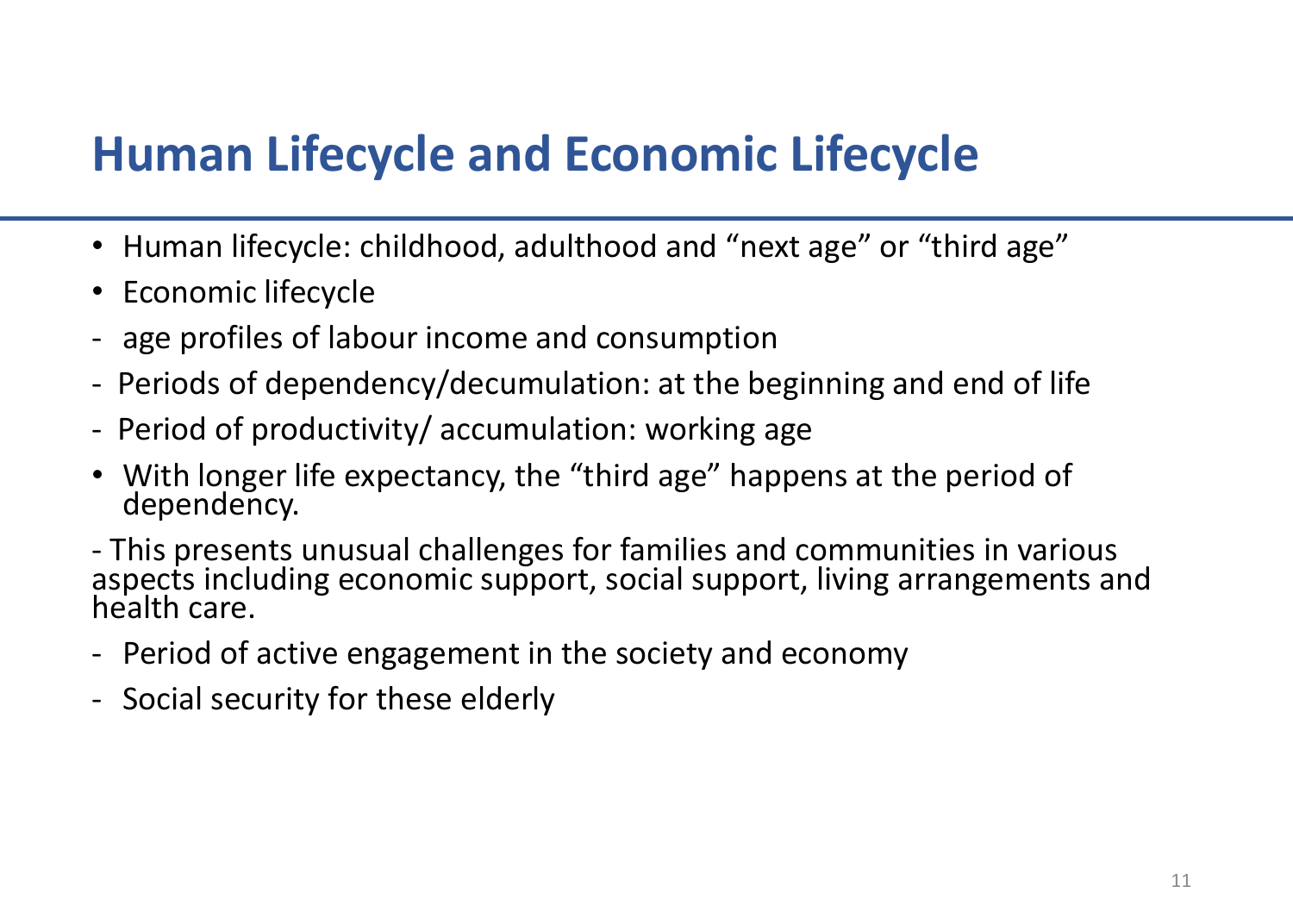#### **Economic Lifecycle**



**Sandwiched** between the period of dependency is a period when consumption is less than labour income.

 $c =$  consumption;  $yl =$  labor income. Note:

Source: Mason and Lee (2012), National Income Accounts database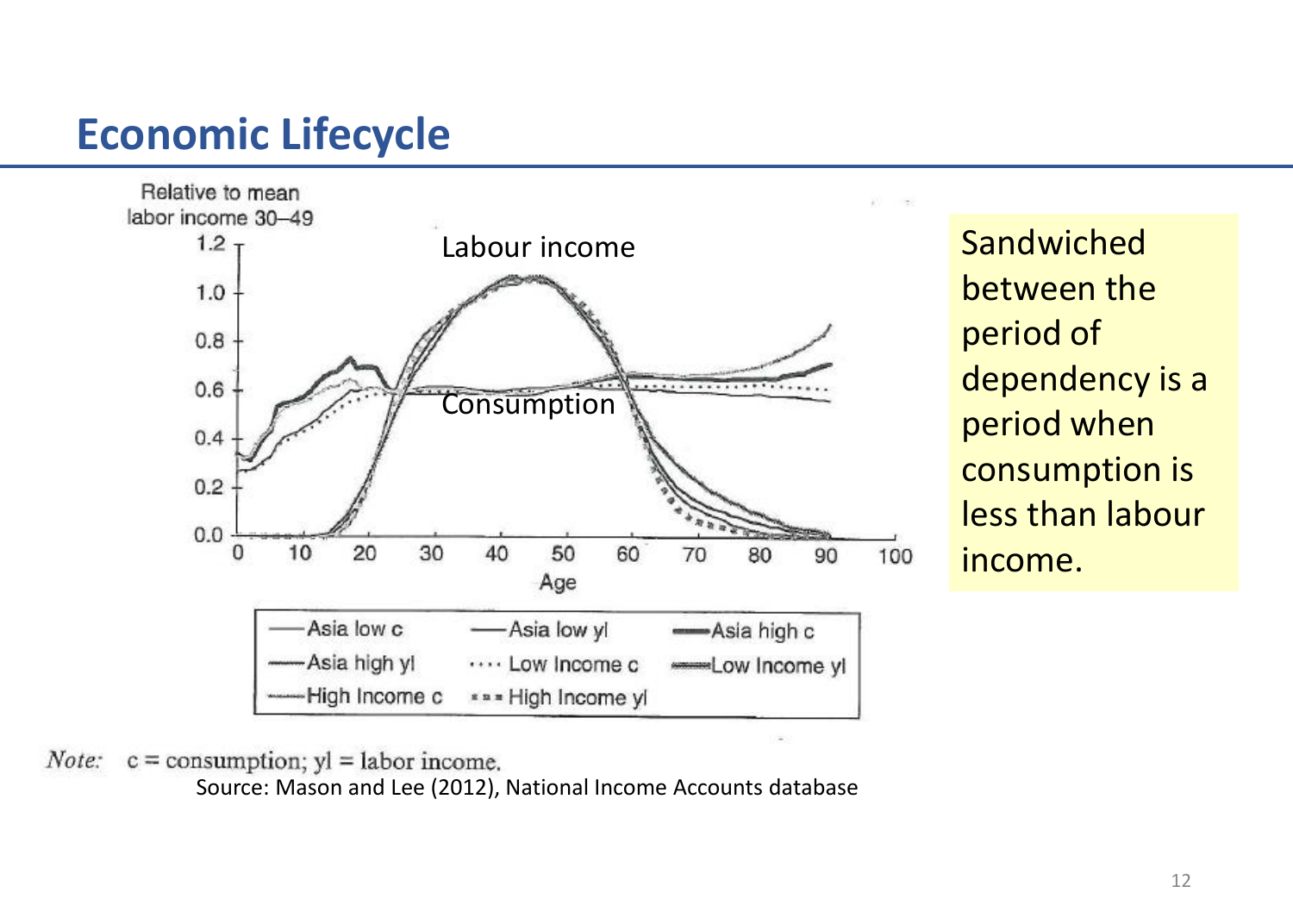# **Economic Lifecycle**

- Periods of dependency/decumulaton: at the beginning and end of life
- Period of productivity/ accumulation: working age
- Lifecycle deficit: gaps between consumption and labor income at the beginning of life and end of life
- Deficit to be filled by reallocations from people of working age.

**→** need a system of institutions and economic mechanism to flow from surplus ages to deficit ages

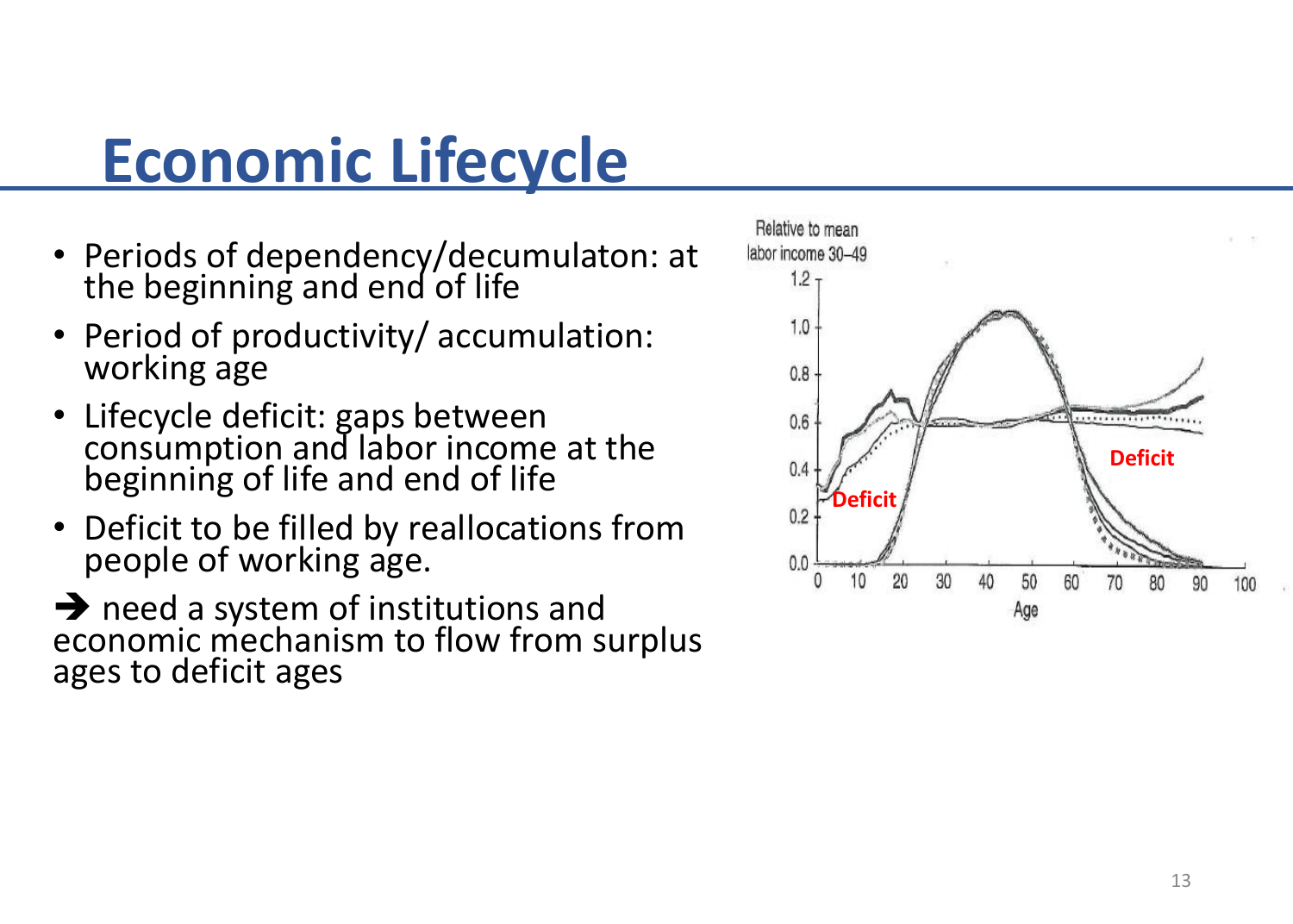### **Support Ratio**

• Pure demographic measure:

-the support ratio is population in the working age divided by the population.

- Economic lifecycle
- labour income and consumption varies systematically with age
- incorporate age variation in labour income and consumption at each age.
- A change in population age structure has a very direct effect on income and consumption that does not depend on behavioral responses.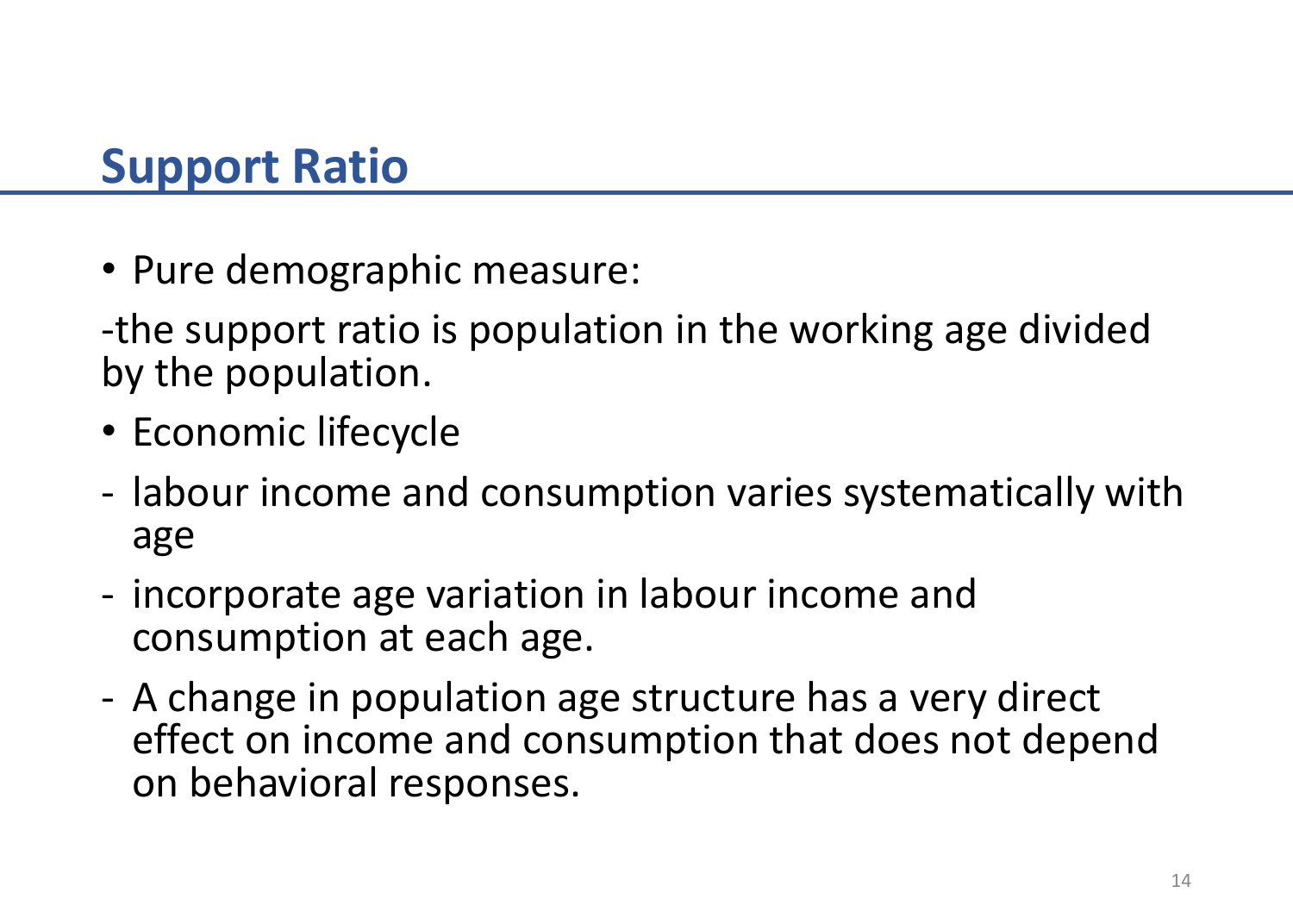# **Support Ratio**

$$
\frac{L_t}{N_t} = \frac{\sum_x y_0(x) P(x,t)}{\sum_x c_0(x) P(x,t)}
$$

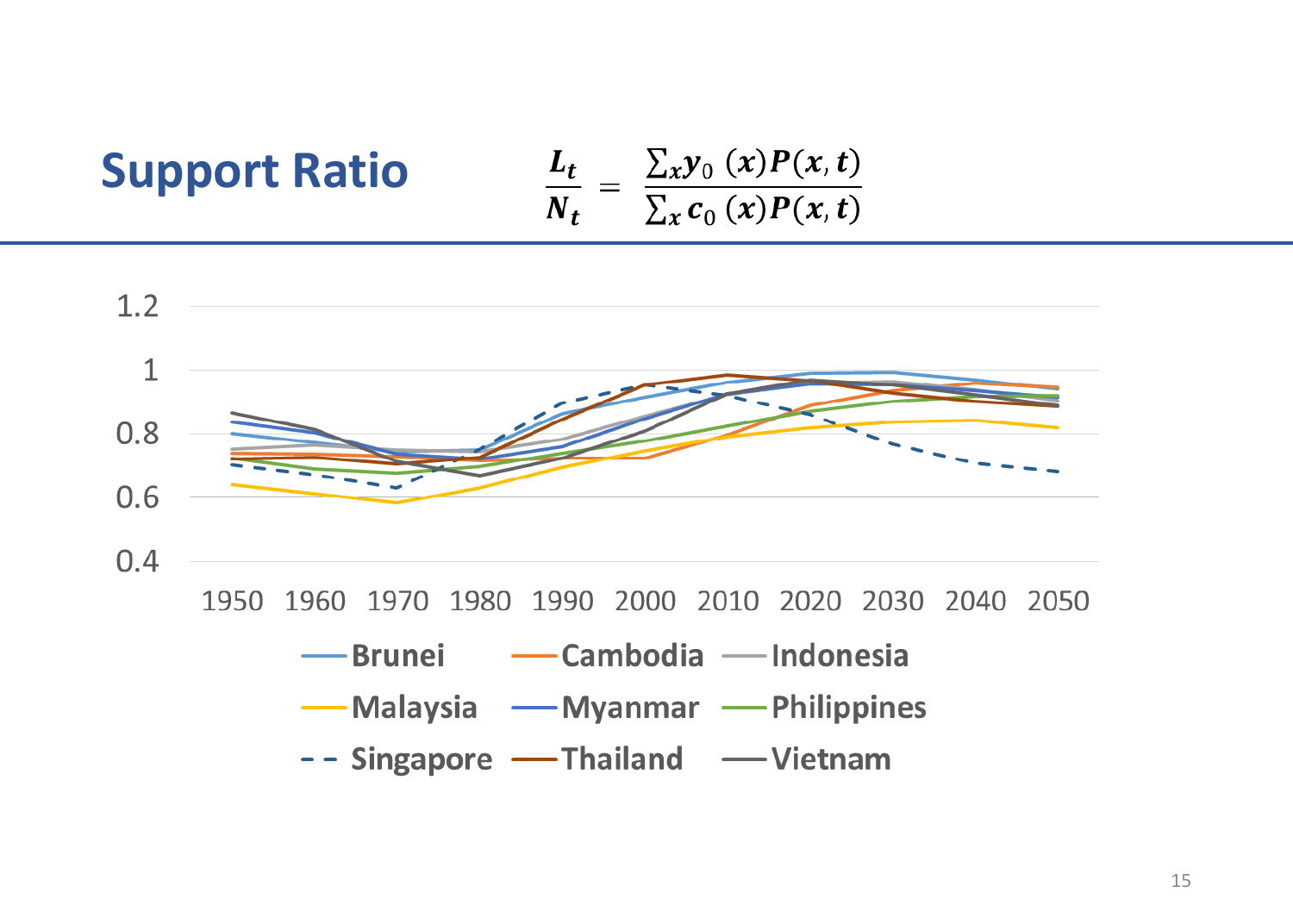# **Economic Lifecycle, Support ratio and Demographic Dividend**

- The interaction between the economic lifecyle and population age structure determines the support ratio and the magnitude of the demographic dividend.
- Economic lifecycle affect the timing and magnitude of the dividend
- $\rightarrow$  lifecyle saving
- **→**Accumulating wealth for lifecycle needs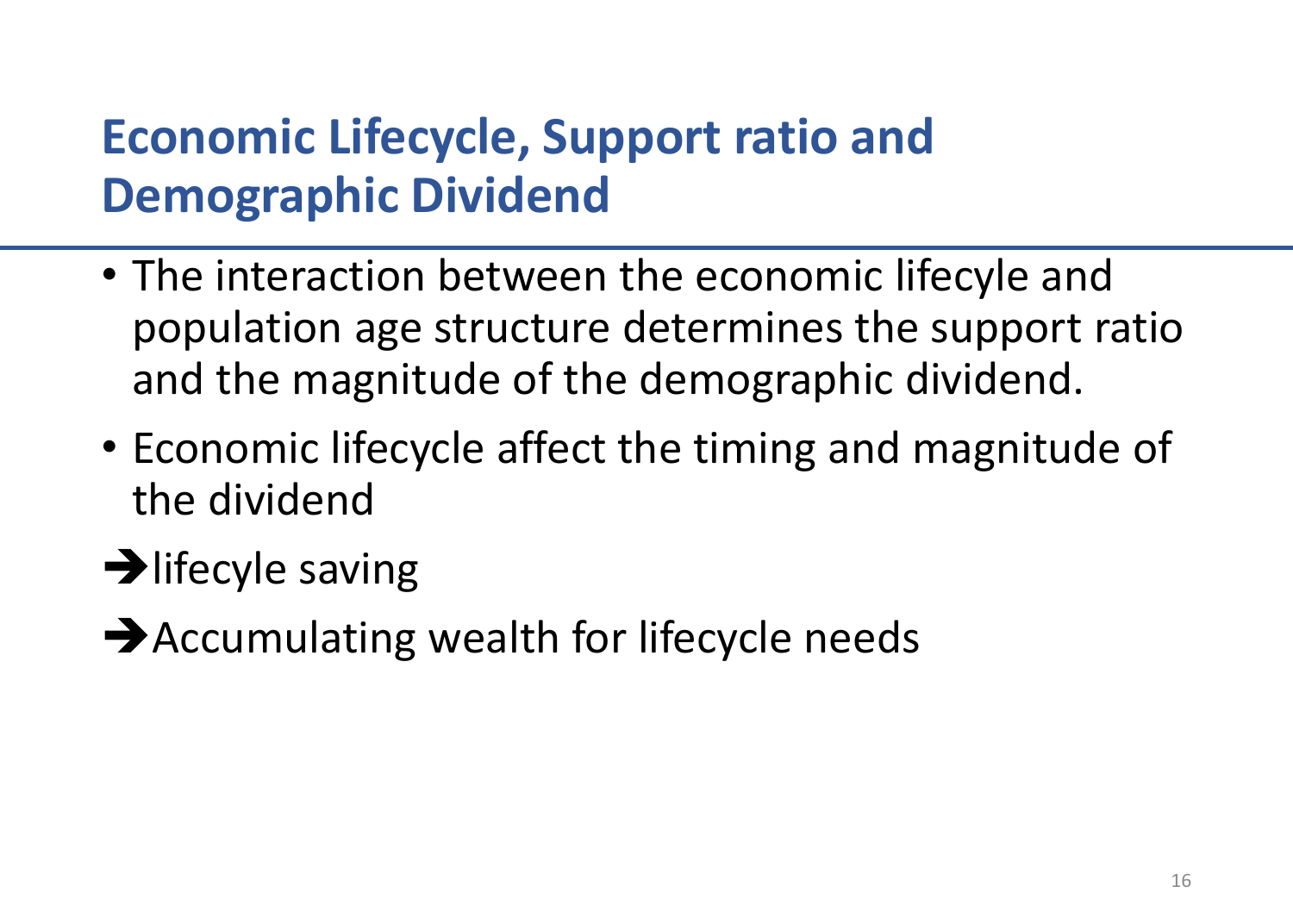# **POLICY RESPONSES**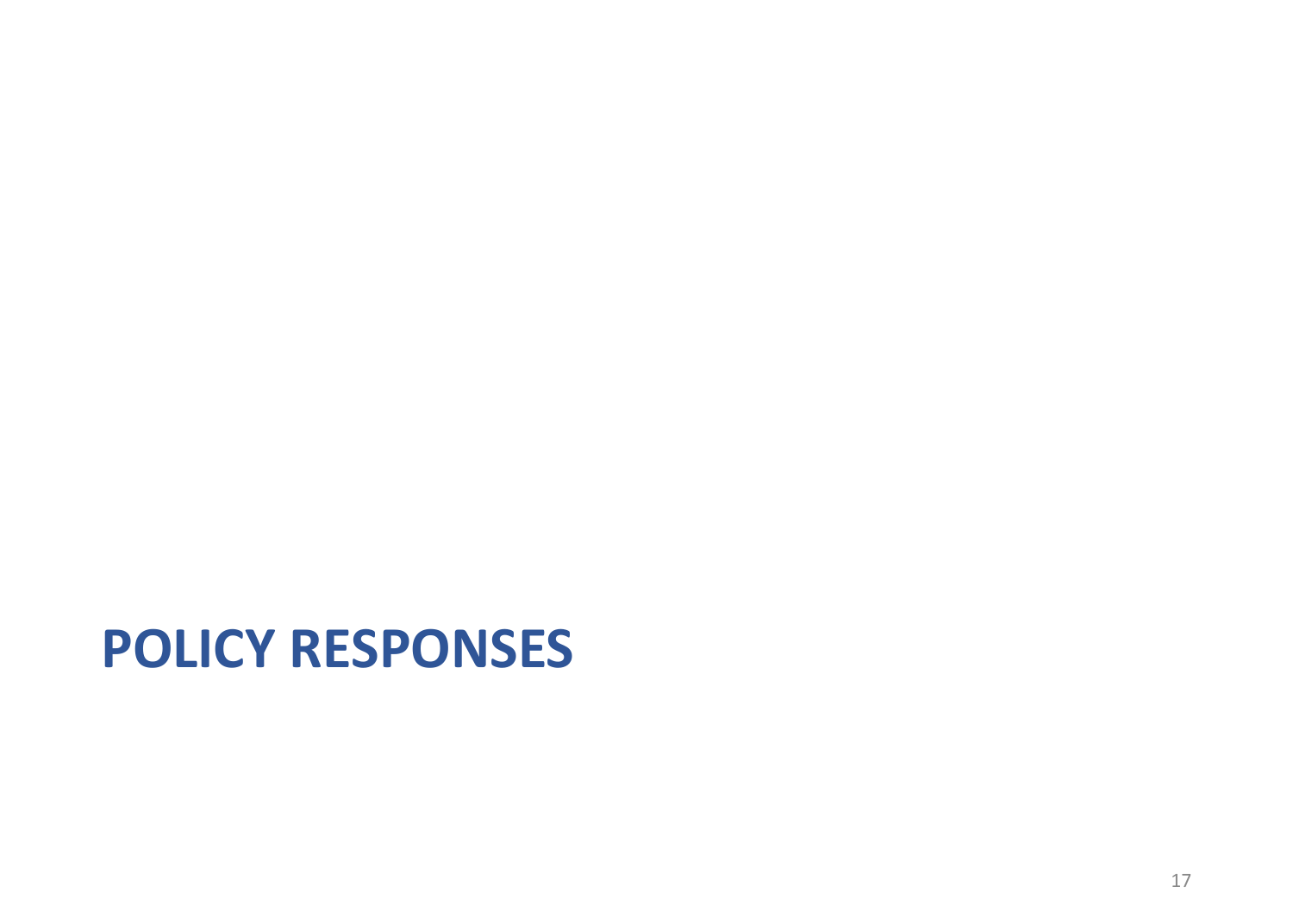# **Economic Responses to Population Ageing**

- Smoothing of consumption over the lifecycle through savings and investment
- Old-age economic deficit is funded by asset-based allocations.
- Population aging will lead to increase in assets
- [1] lower fertility implies fewer resources allocated to child rearing and higher savings

[2] longer life expectancy leads to longer retirement, the incentive to accumulate more during the working years will increase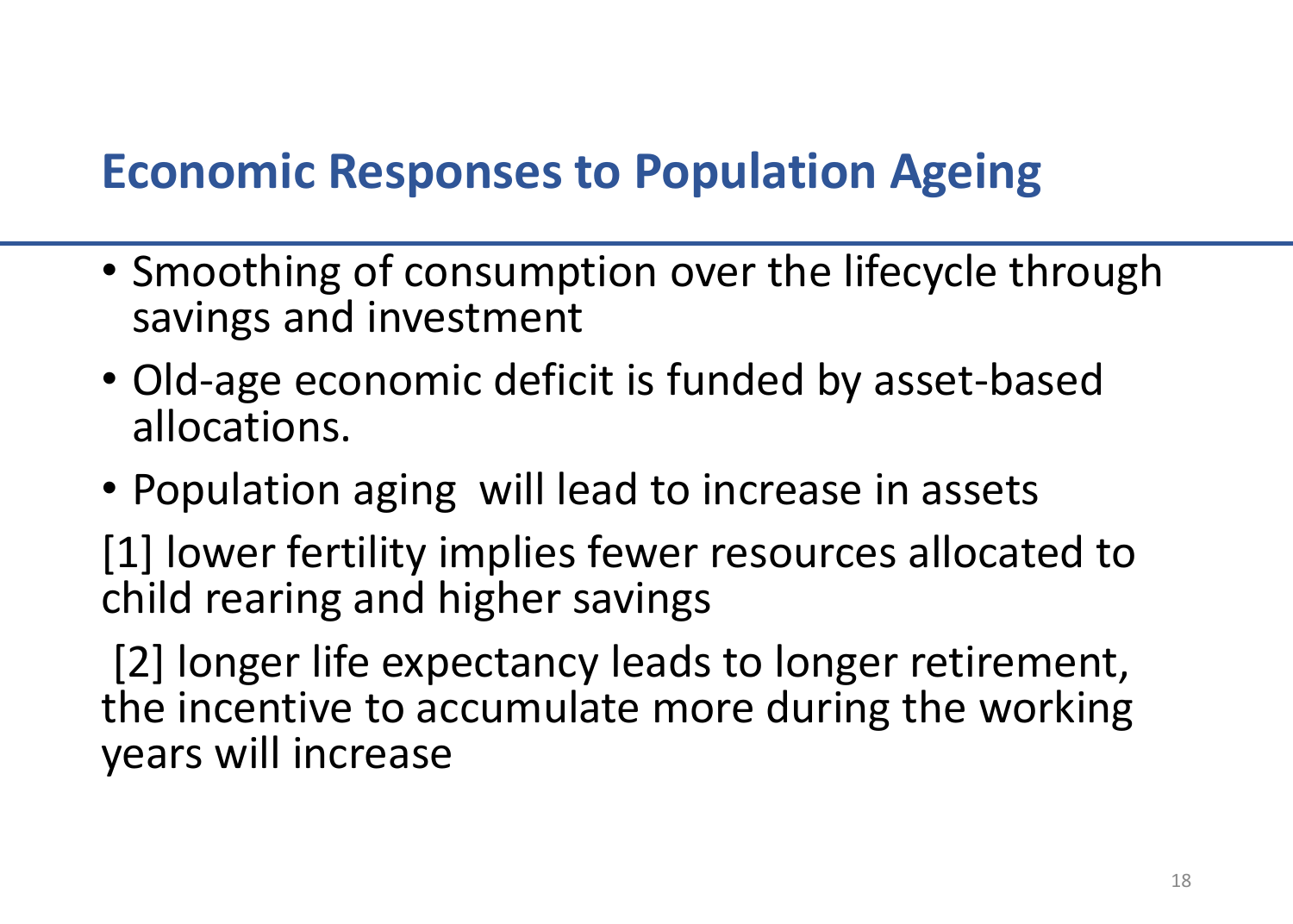# **Economic Responses to Population Ageing**

• Transfers

[1] involuntary public transfers

[2] voluntary private transfers e.g. familial transfers, elderly living with children

- Asset based reallocations
- Asset acquired in one period to support consumption in subsequent period either by using income from the asset or by disposing of it.
- E.g. Pension funds, personal savings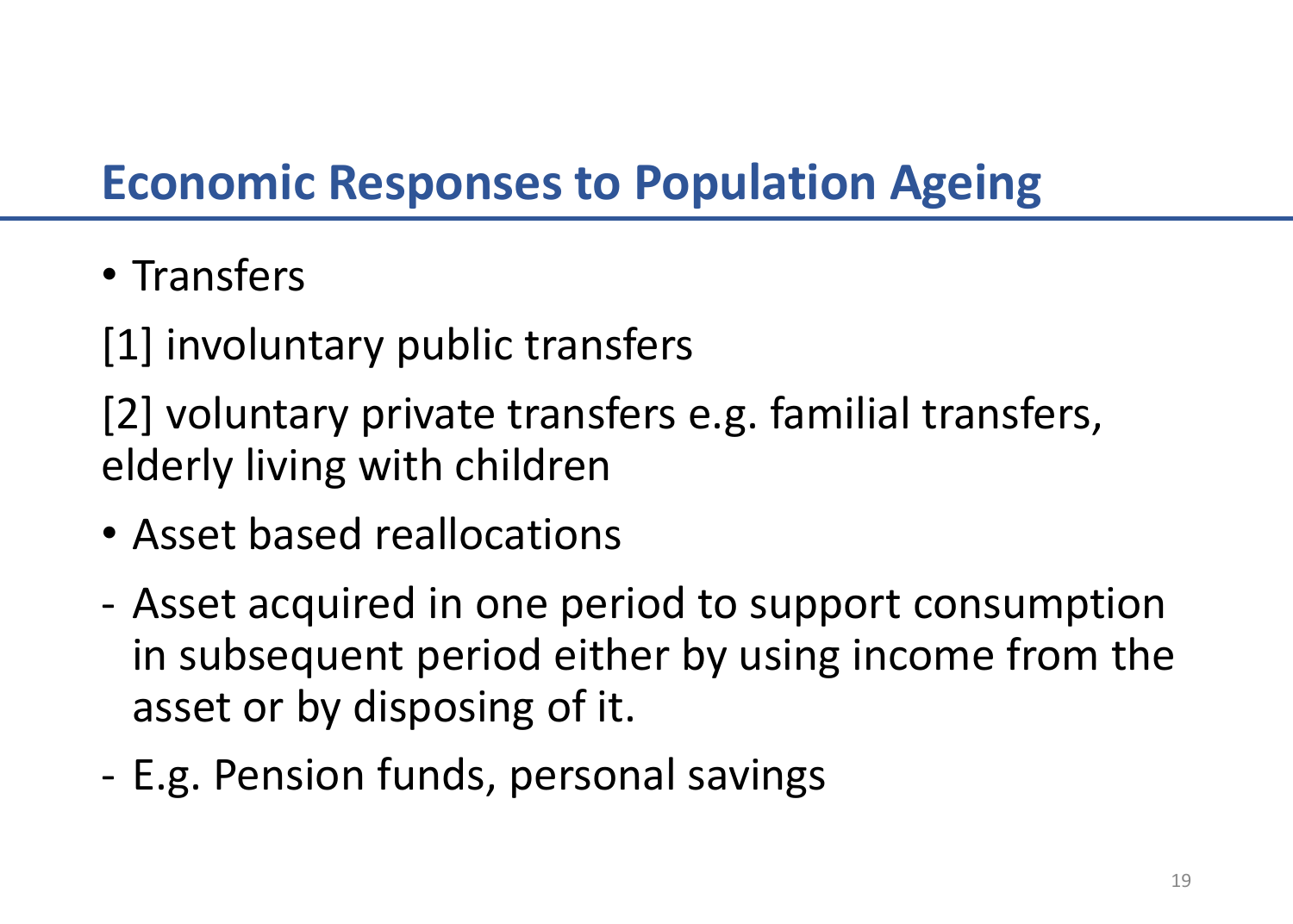# **Singapore's Policy Responses to Ageing**

- Identify the source of ageing:
- Falling fertility  $\rightarrow$  policies to boost fertility
- Rising longevity
- ➔Postponing retirement age / Re-employment Act
- Institutionalized the asset accumulation through the Central provident fund
- Mandatory contributions
- High rates of savings, investment and growth
- In contrast to countries using the DB system
- prefunded system does well in terms of sustainability and inter-generational equity
- design to provide a basic retirement.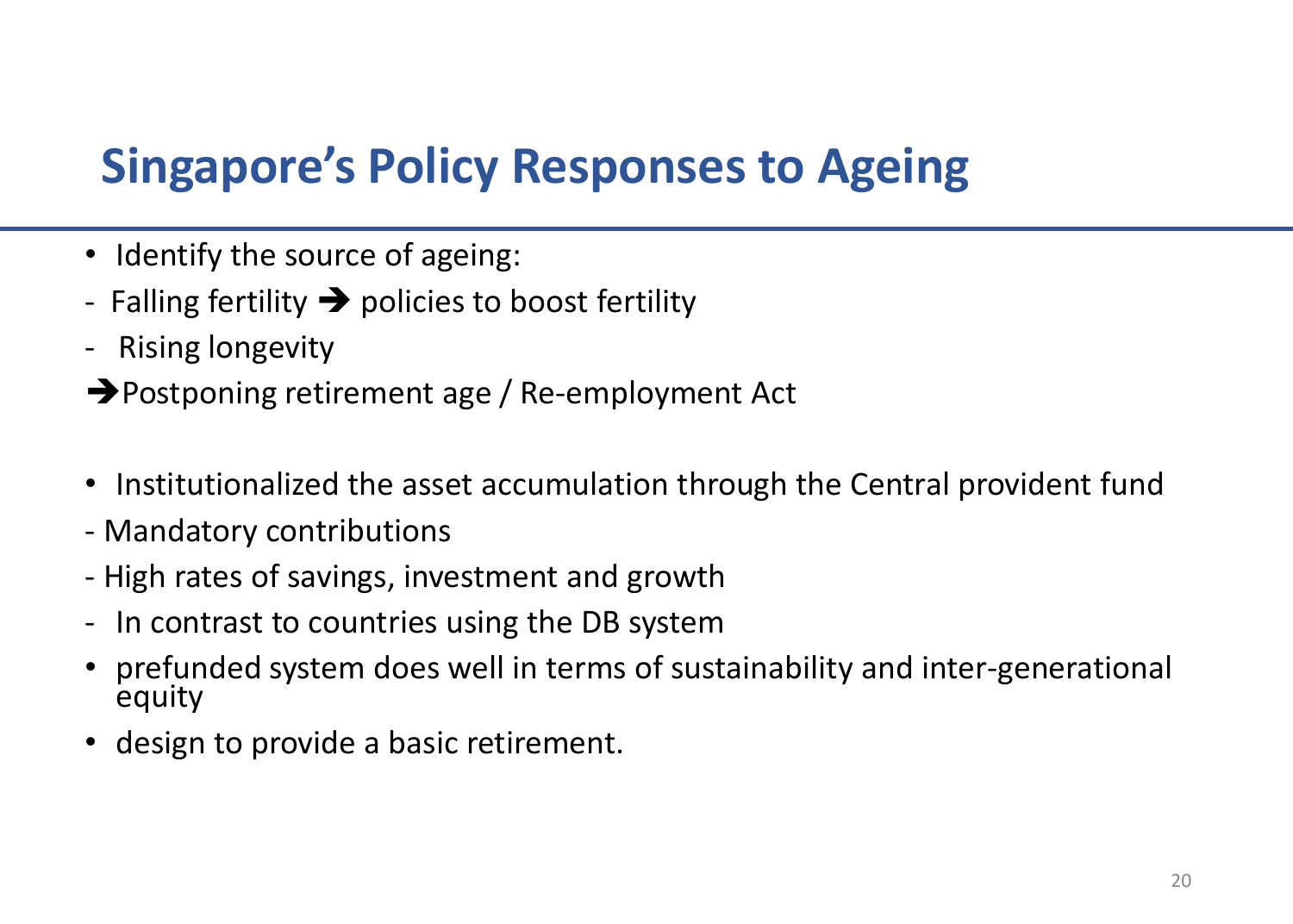#### **Central Provident Fund (CPF) Evolution: risk-pooling and collectivity**

- Exposes individuals to risks
- Longevity risk
- Interest rate risk
- Inflation risk
- Economic risk Macro economic and labour market conditions
- Adequacy
- **→ Mandatory Annuitization CPF-LIFE**
- ➔Minimum guaranteed returns/ Enhanced return for first \$60,000
	- ??
- ➔Workfare / Silver Support Scheme
- → Design of the accumulation and the payout phase (monetization of housing asset)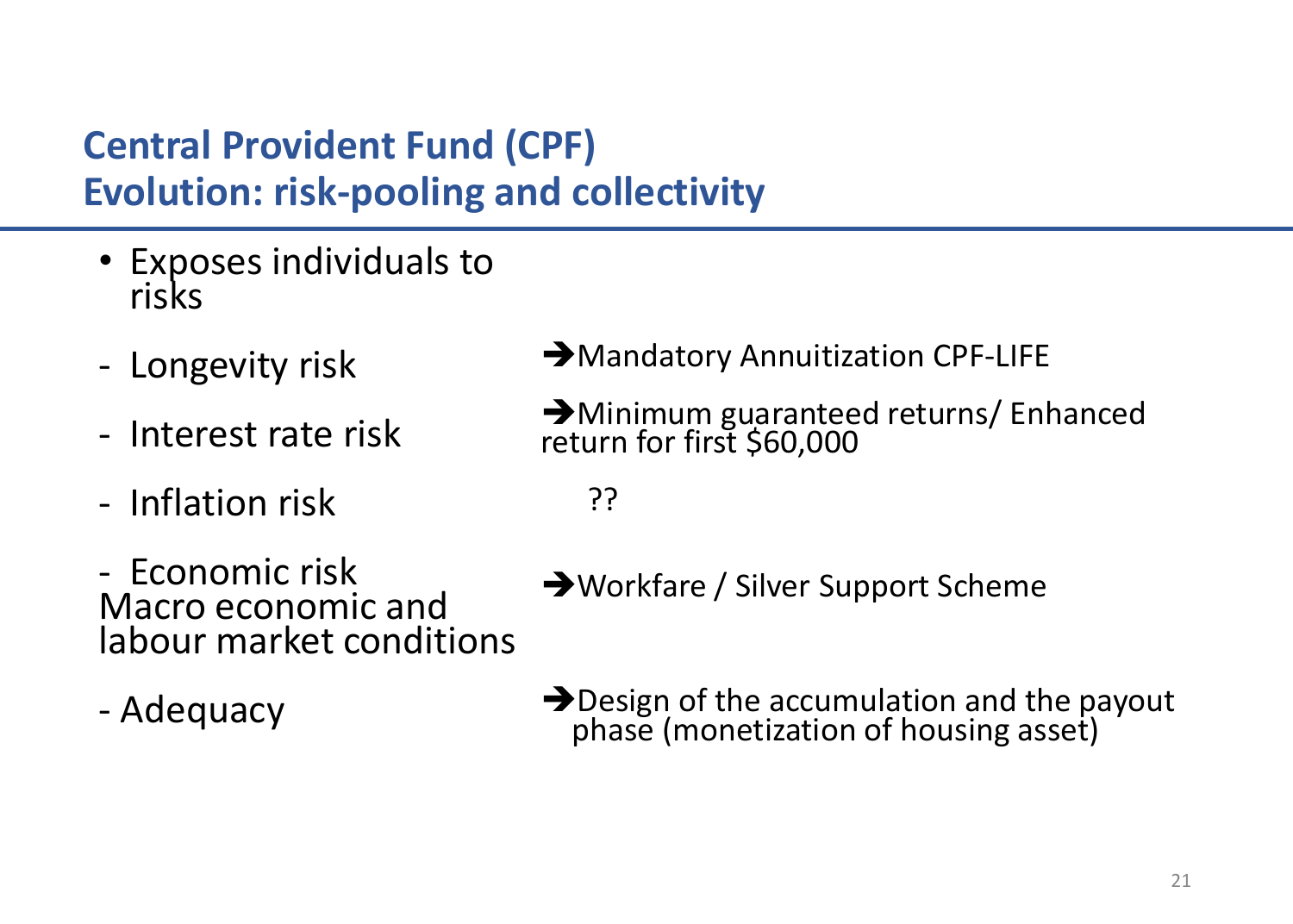#### **Design of the Accumulation Phase**

- CPF Policy Parameters
- Contribution rates (OA, SA, MA)
- Contribution periods (raising retirement age)
- Returns to savings
- Individuals and macroeconomic variables
- Starting salary, salary growth, unemployment episodes
- Pre-retirement Withdrawals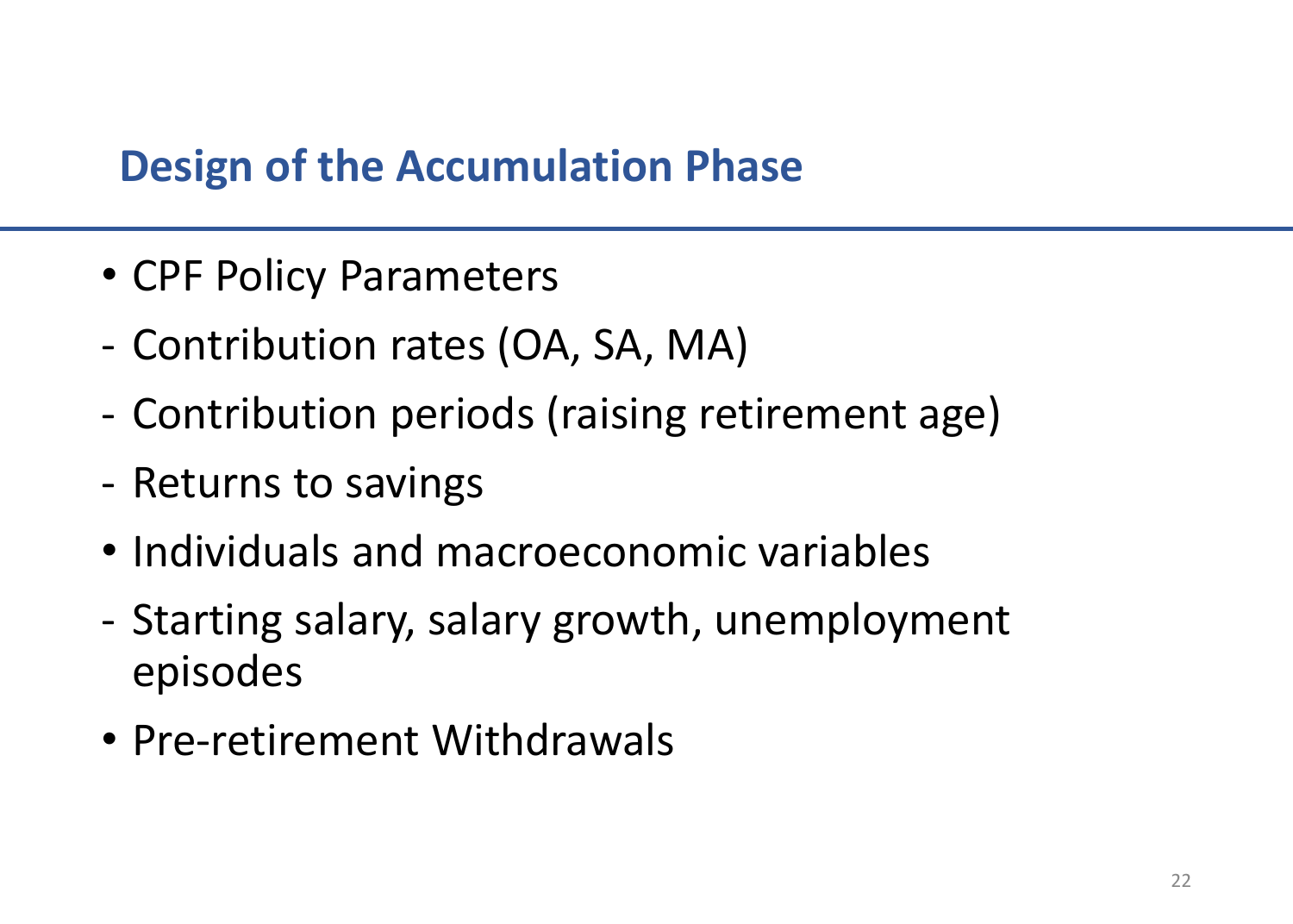- Small and lean government, prudent fiscal policy
- Unique financing scheme: setting up funds to reduce the need for higher taxation.
- Funds are established with capital injections by the government monies as principal.

[1] Endowment funds,

[2] Trust funds,

- Year by year, the returns from the fund and a portion of the fund will be withdrawn to meet these obligations.
- As long as the fund yields good returns, and if surplus returns are reinvested when returns exceed draw-downs, the fund will be able to support the subsidies.
- The Government will not have to draw on past reserves or future taxes to finance specific transfer programs which are prefunded.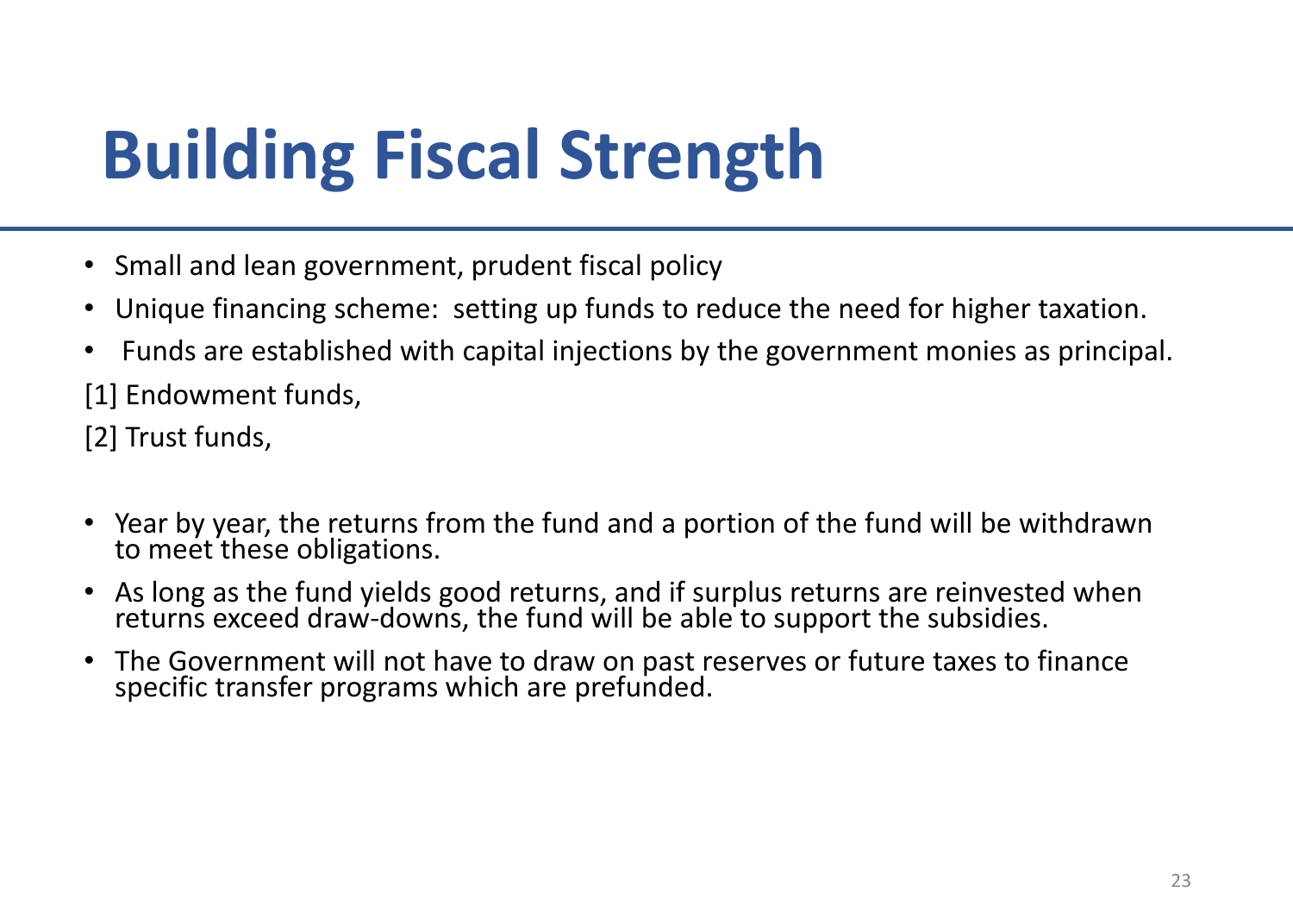SS<sub>Rn</sub>

Top-ups to Endowments/ Trust Funds

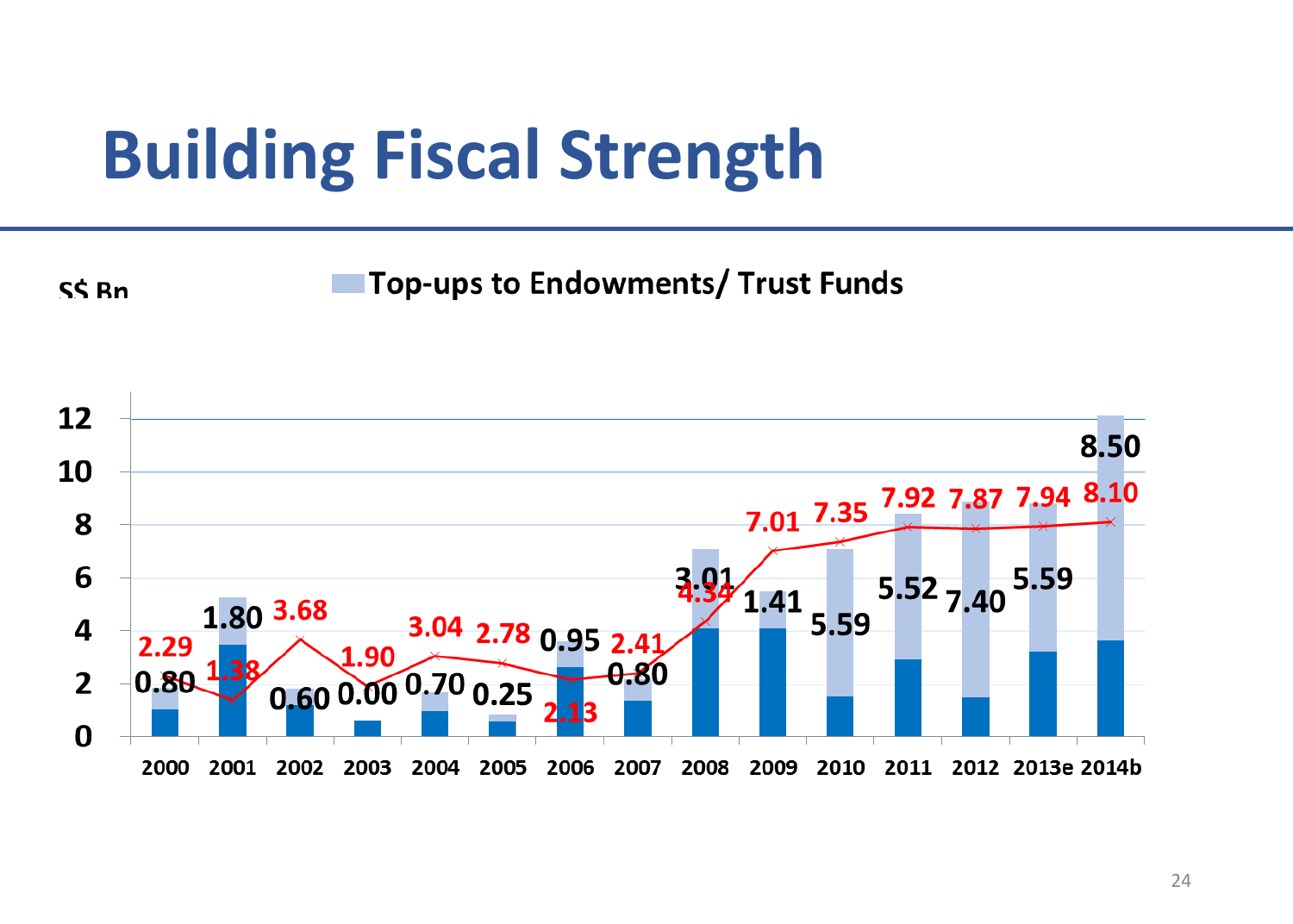- **Medifund** is a social safety net to help needy Singaporeans who are unable to pay their medical expenses. It was set up about twenty years ago, in 1993 with a start-up capital of \$200 million. By FY2012, the capital sum has grown to \$3 billion.
- The **Medifund Silver Fund** was launched in 2007, in response to an ageing population, with an initial capital sum of \$500 million. Both Medifund and Medifund Silver are targeted assistance to the needy and a means-tested with other eligibility conditions.
- **Eldercare fund** was set up in 2000, to finance operating subsidies to nursing homes run by VWOs. Capital sum at \$3 billions in FY2011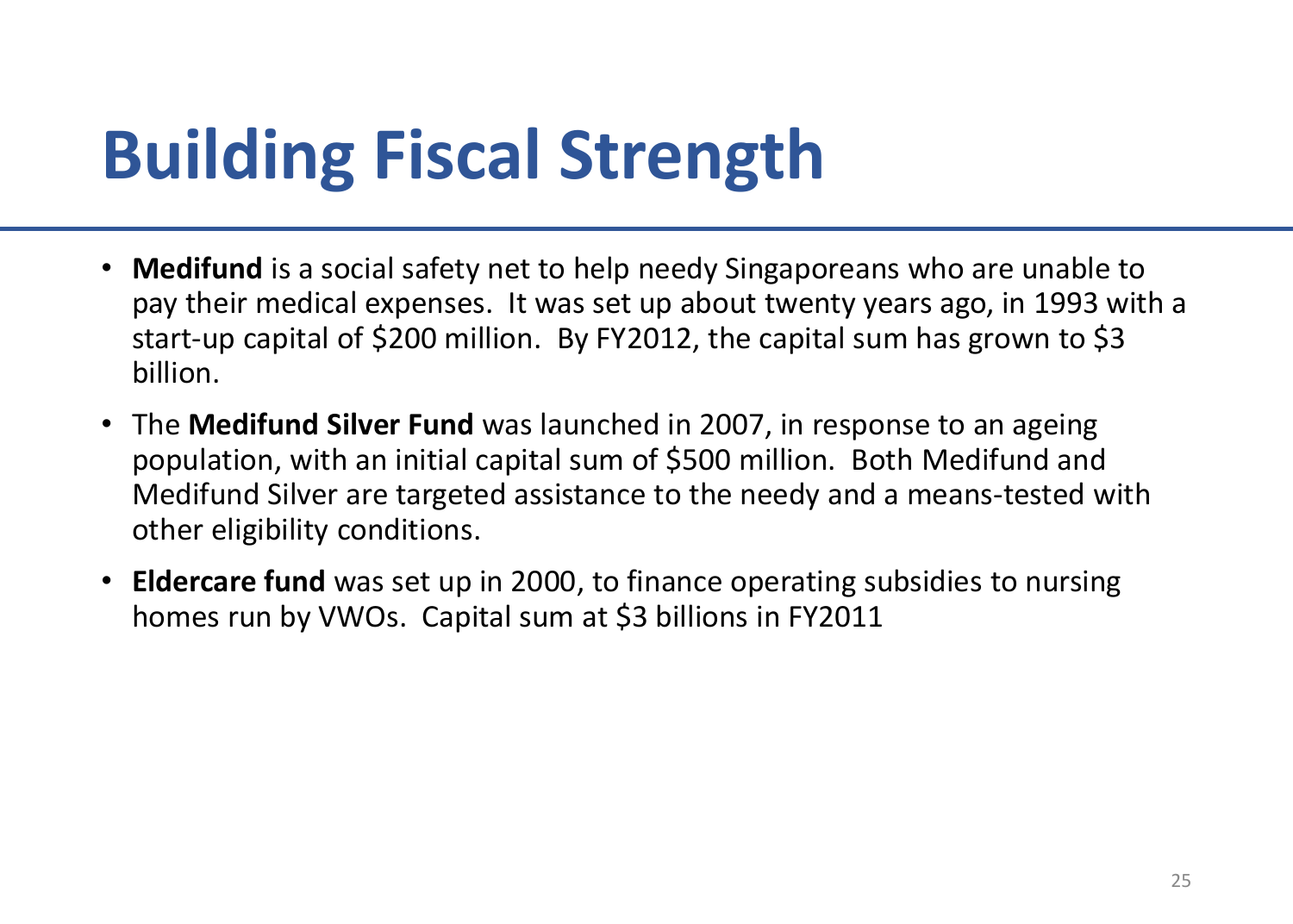**ISDE (operating expenditure)** 

SDE (development expenditure)

SDE (including incomes from endowment funds)



Source: Data complied from the Ministry of Finance, Budget Highlights, Various years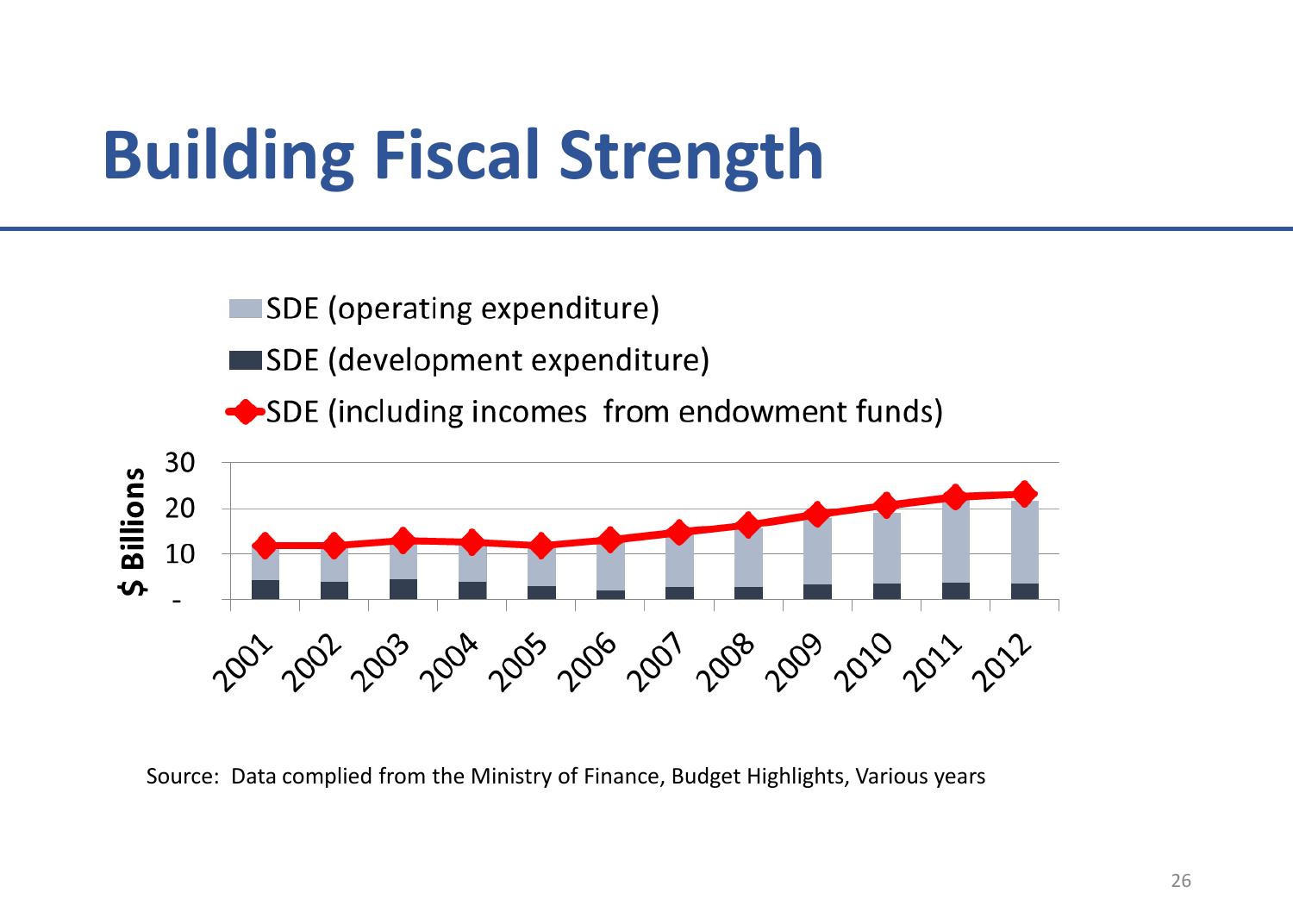## **Implications for ASEAN**

- Different speed of ageing
- Different income and social development levels
- Some still reaping demographic dividend
- Investment in education and human capital to capture demographic dividend
- Labour market
- $\rightarrow$  Labour mobility in the region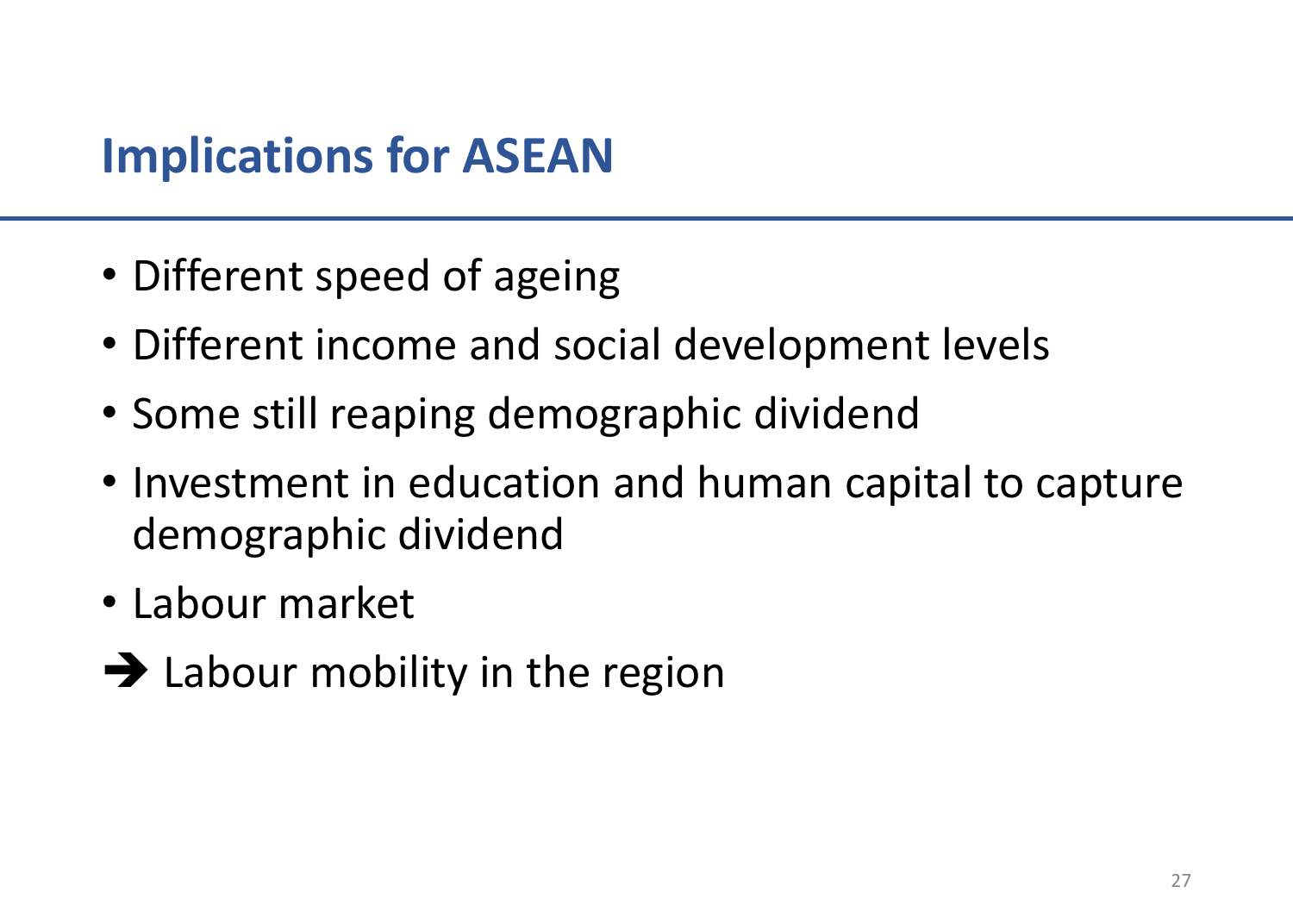### **Institutions**

- Strengthen traditional informal family-based old-age support  $mechainism - adult children supporting their elderly parents$
- Educating the public on the concept of saving for old age, to prepare for old age and to participate in pension systems.
- Strong Pension system
- Long term fiscal sustainability
- Fair urban vs rural divides
- Coverage
- A social compact : promise of future benefit in exchange for current contribution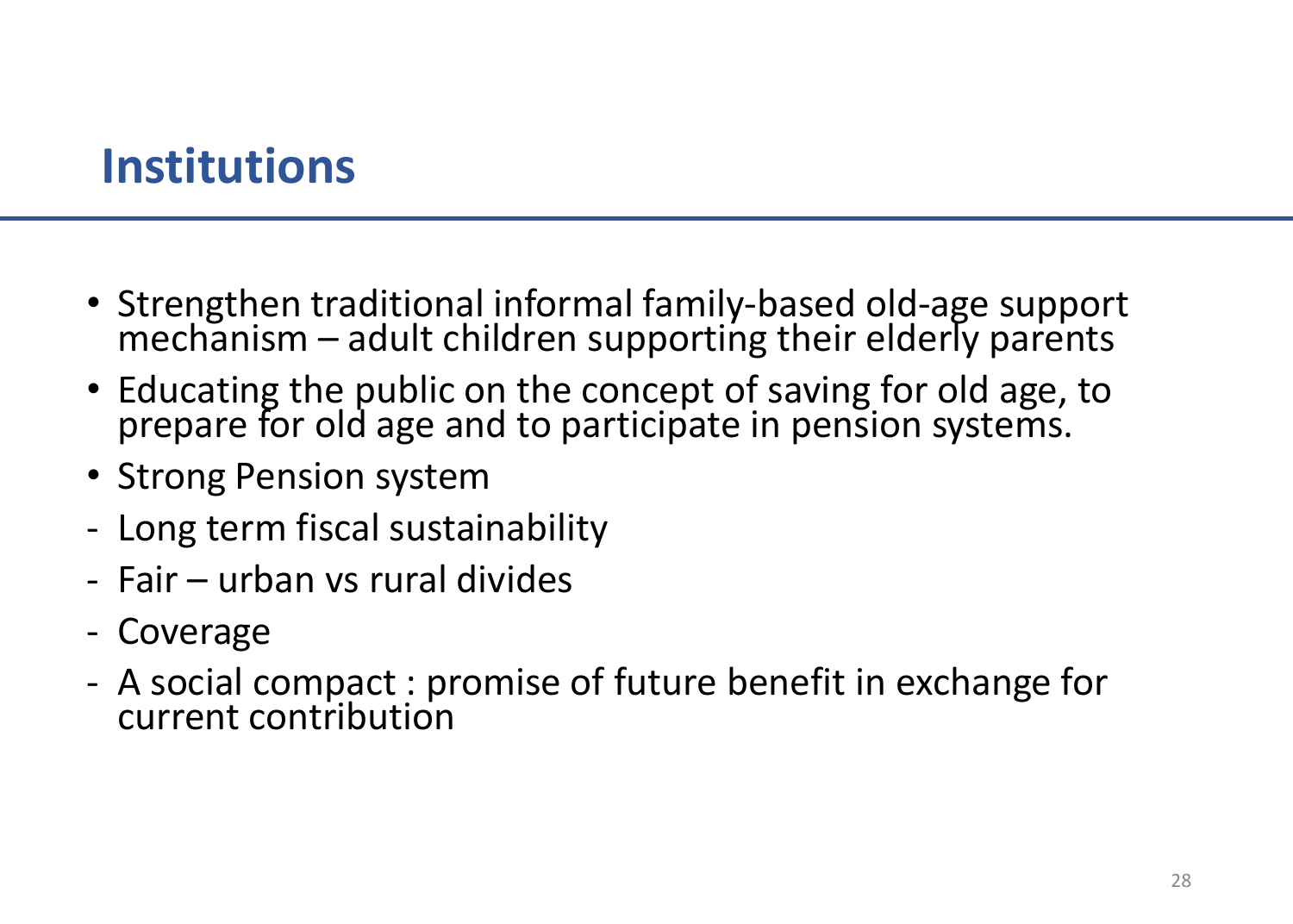## **Conclusion**

- Aging involves multi-dimensional issues and requires a constellation of innovative solutions.
- As ASEAN ages, how the future unfolds for people entering the third age depend on the governments, families, financial institutions, and the pension institutions.
- Need to lay the foundation for effective policies to empower the delivery of old age security in the future
- Pension system reform is needed to ensure fairness and sustainability.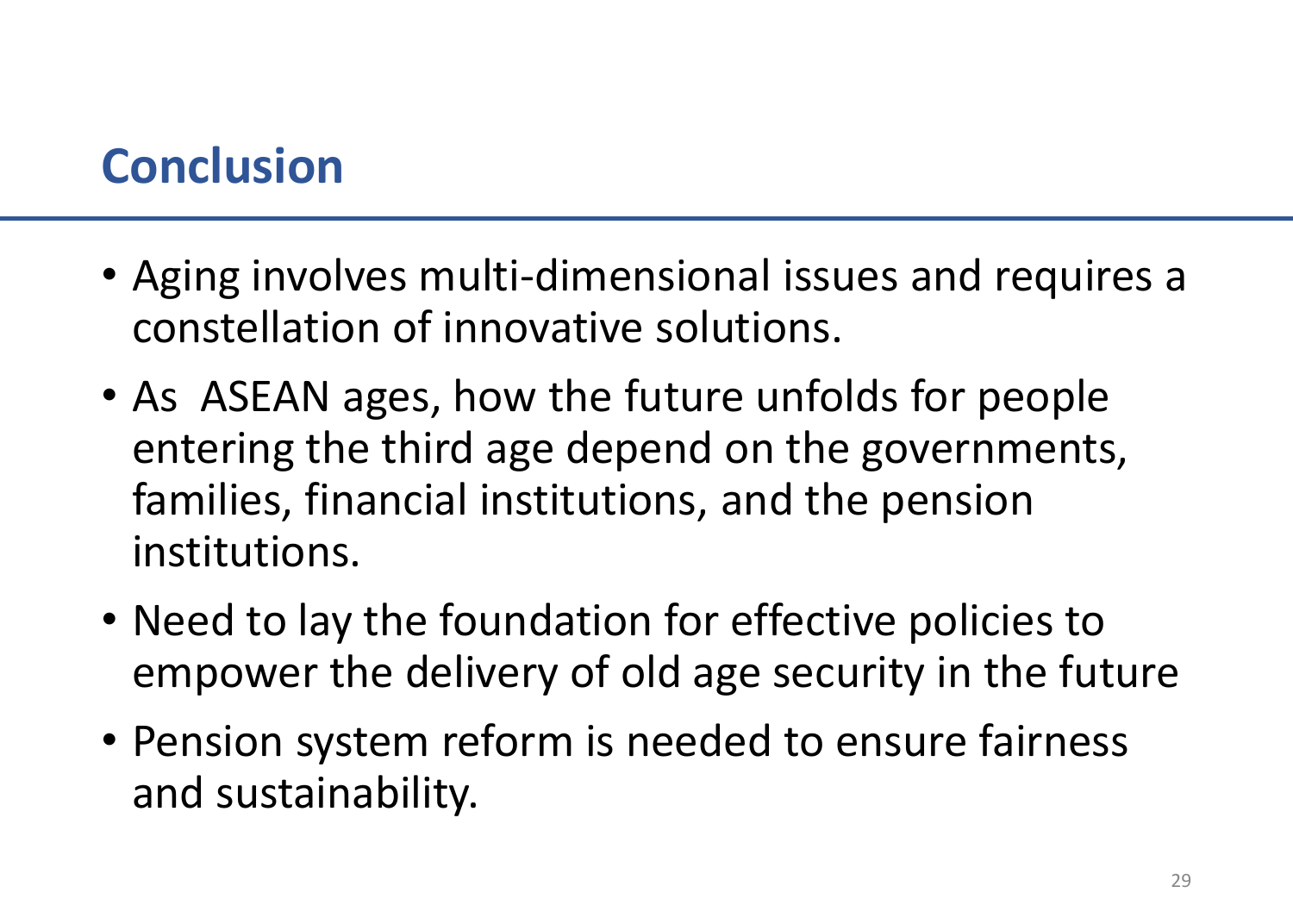# **THANK YOU**